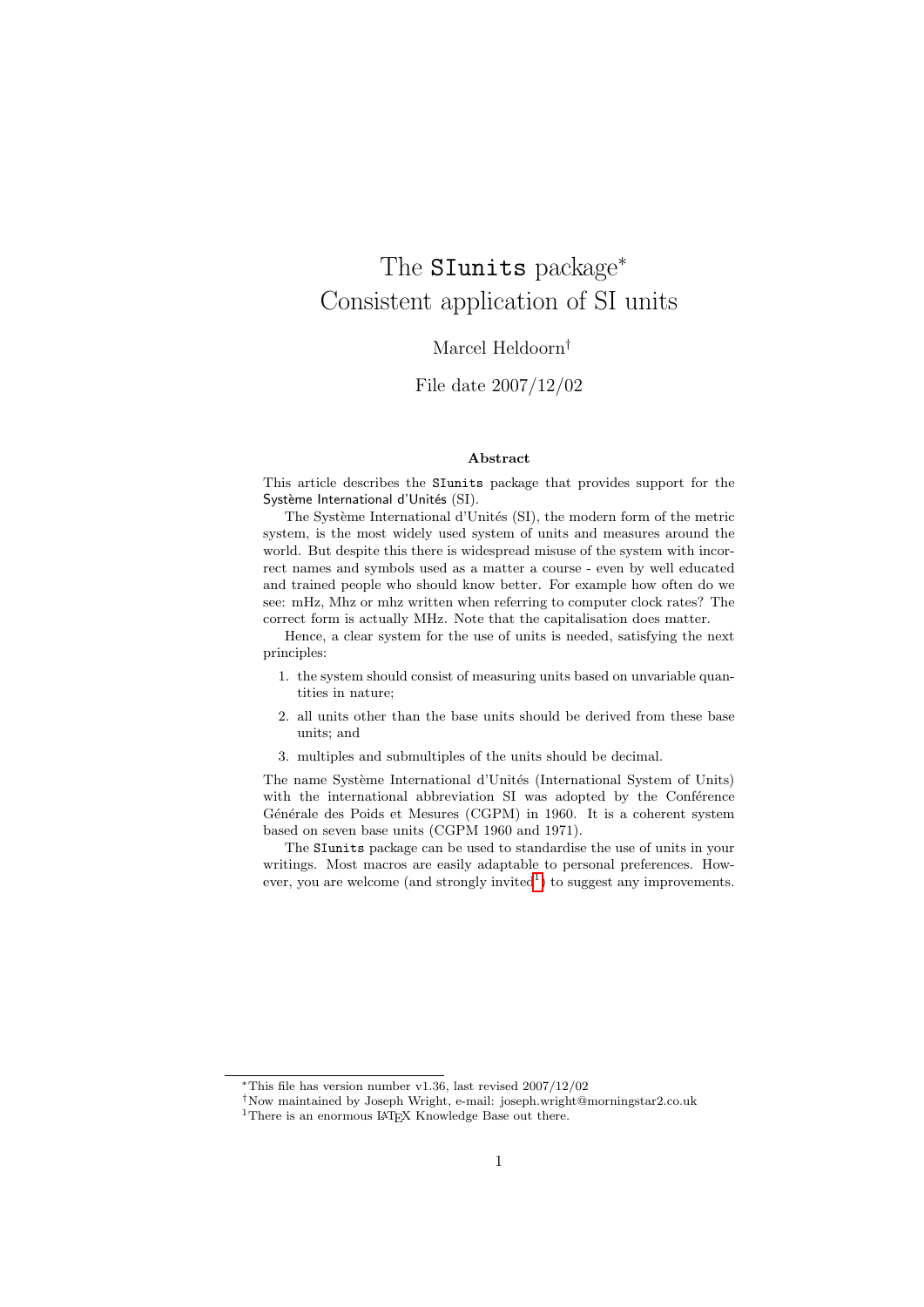# What's new?

# New in version 1.36

1. Real minus sign in text mode

# New in version 1.35

- 1. Improved **\elecronvolt** appearance<sup>[2](#page-1-0)</sup>
- 2. Added \dalton, \atomicmassunit units (both formally non-SI)
- 3. Minor improvements to the documentation

## New in version 1.34

- 1. Maintainer is now Joseph Wright ([joseph.wright@morningstar2.co.uk](mailto:joseph.wright@morningstar2.co.uk))
- 2. Bug fix for negative signs in textstyle mode<sup>[3](#page-1-1)</sup>
- 3. License changed to LPPL 1.3 or later

<span id="page-1-0"></span><sup>&</sup>lt;sup>2</sup>All changes for this version suggested by Philip Ratcliffe

<span id="page-1-1"></span><sup>3</sup>Thanks to Stefan Pinnow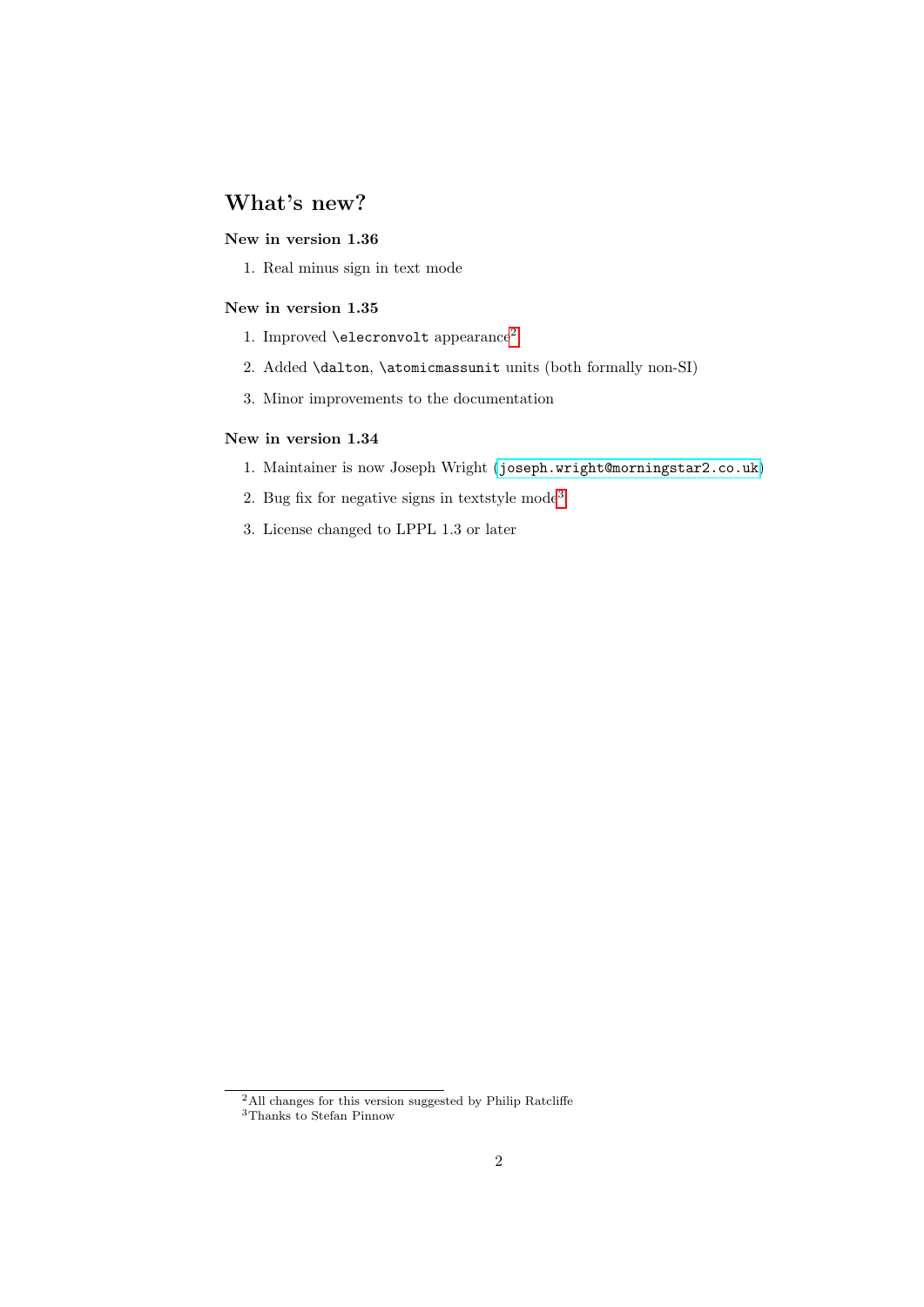# Contents

| 1            |         | Introduction                                                                          | $\bf 5$        |
|--------------|---------|---------------------------------------------------------------------------------------|----------------|
|              | 1.1     |                                                                                       | $\bf 5$        |
|              | 1.2     | The classes of SI units $\dots \dots \dots \dots \dots \dots \dots \dots \dots \dots$ | $\overline{5}$ |
|              | 1.3     |                                                                                       | 6              |
|              | 1.4     |                                                                                       | 6              |
|              | 1.5     |                                                                                       | 6              |
| $\mathbf{2}$ |         | SI units                                                                              | $\overline{7}$ |
|              | 2.1     | SI base units $\ldots \ldots \ldots \ldots \ldots \ldots \ldots \ldots \ldots$        | $\overline{7}$ |
|              |         | 2.1.1                                                                                 | $\overline{7}$ |
|              |         | 2.1.2                                                                                 | 10             |
|              | 2.2     |                                                                                       | 10             |
|              |         | Units expressed in terms of base units<br>2.2.1                                       | 10             |
|              |         | 2.2.2<br>SI derived units with special names and symbols $\ldots \ldots$              | 11             |
|              |         | 2.2.3<br>Use of SI derived units with special names and symbols                       | 11             |
|              | 2.3     | Dimension of a quantity $\dots \dots \dots \dots \dots \dots \dots \dots \dots$       | 11             |
|              |         | 2.3.1<br>Units for dimensionless quantities, quantities of dimension                  | 14             |
|              | 2.4     | Rules and style conventions for writing and using SI unit symbols.                    | 14             |
|              |         | Space between numerical value and unit symbol $\ldots \ldots$<br>2.4.1                | 15             |
|              |         |                                                                                       |                |
| 3            |         | <b>SI</b> Prefixes                                                                    | 15             |
|              | 3.1     | Decimal multiples and submultiples of $SI$ units $\ldots \ldots \ldots$               | 15             |
|              | 3.2     |                                                                                       | 15             |
|              |         | 3.2.1                                                                                 | 16             |
|              |         | 3.2.2                                                                                 | 17             |
|              |         | 4 Prefixes for binary multiples                                                       | 17             |
|              | 4.1     |                                                                                       | 18             |
|              | 4.2     | The binary sty style for binary prefixes and (non-SI) units $\ldots$ .                | 18             |
| 5.           |         | Units outside the SI                                                                  | 18             |
|              | $5.1\,$ | Units accepted for use with the $SI \dots \dots \dots \dots \dots \dots$              | 18             |
|              | 5.2     | Units temporarily accepted for use with the $SI \dots \dots \dots$                    | 18             |
| 6            |         | Last notes about correct usage of the SI                                              | 18             |
| 7            |         | How to use the package                                                                | 21             |
|              |         |                                                                                       | $21\,$         |
|              | 7.2     | The package options $\dots \dots \dots \dots \dots \dots \dots \dots \dots \dots$     | 22             |
|              |         | 7.2.1<br>Unit spacing options $\ldots \ldots \ldots \ldots \ldots \ldots \ldots$      | 22             |
|              |         | 7.2.2<br>Quantity-unit spacing options $\dots \dots \dots \dots \dots \dots$          | 22             |
|              |         | 7.2.3                                                                                 | 22             |
|              |         | 7.2.4                                                                                 | 23             |
|              |         | 7.2.5                                                                                 | 23             |
|              | 7.3     |                                                                                       | 23             |
|              |         | 7.3.1                                                                                 | 24             |
|              |         | 7.3.2                                                                                 | 26             |
|              | 7.4     | Quantities and units $\dots \dots \dots \dots \dots \dots \dots \dots \dots \dots$    | 26             |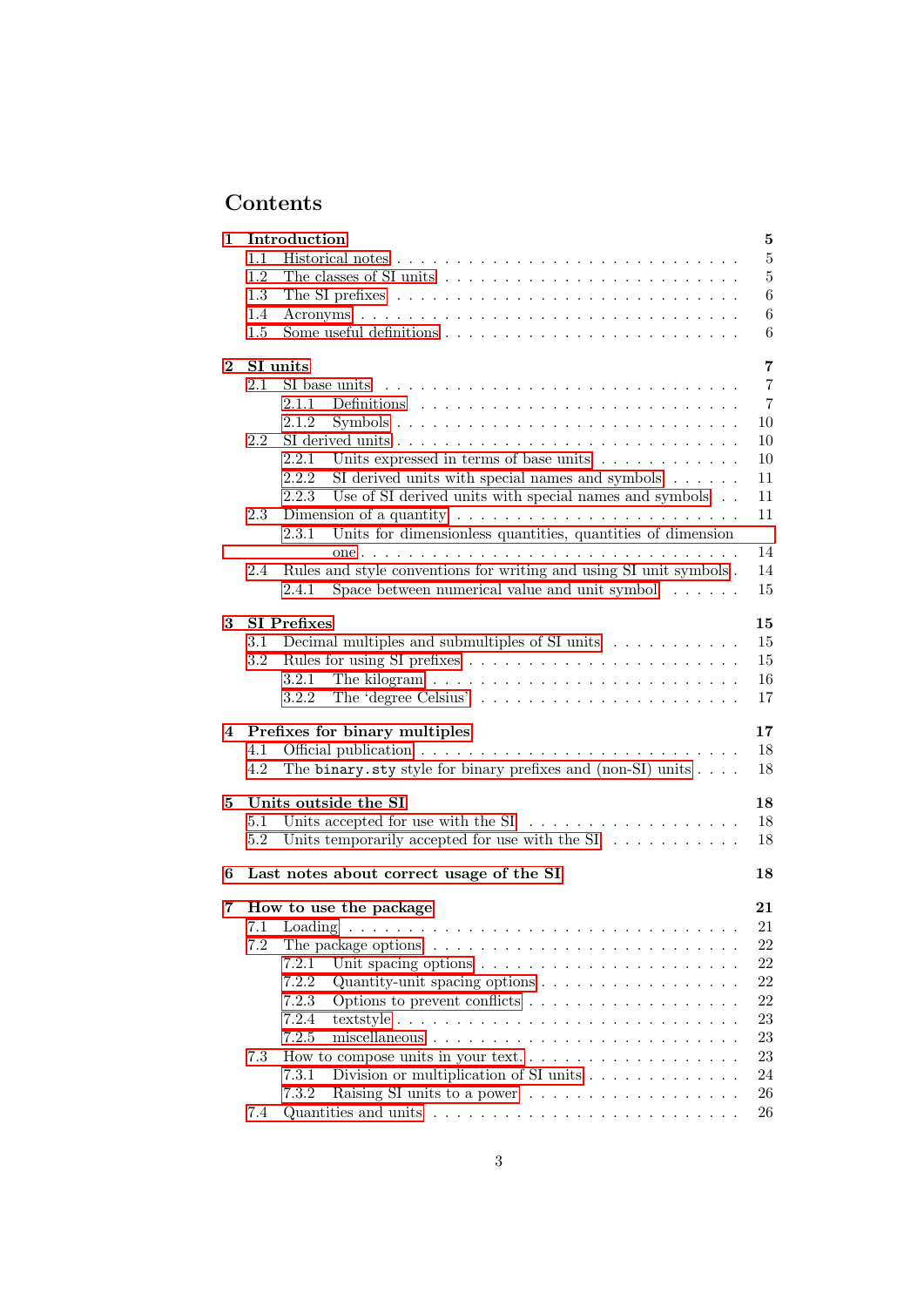| 7.4.1 Ready-to-use units $\ldots \ldots \ldots \ldots \ldots \ldots \ldots \ldots 26$ |    |
|---------------------------------------------------------------------------------------|----|
| 8 How the package works                                                               | 28 |
|                                                                                       |    |
|                                                                                       |    |
|                                                                                       |    |
| 9 In conclusion                                                                       | 30 |
|                                                                                       |    |
|                                                                                       |    |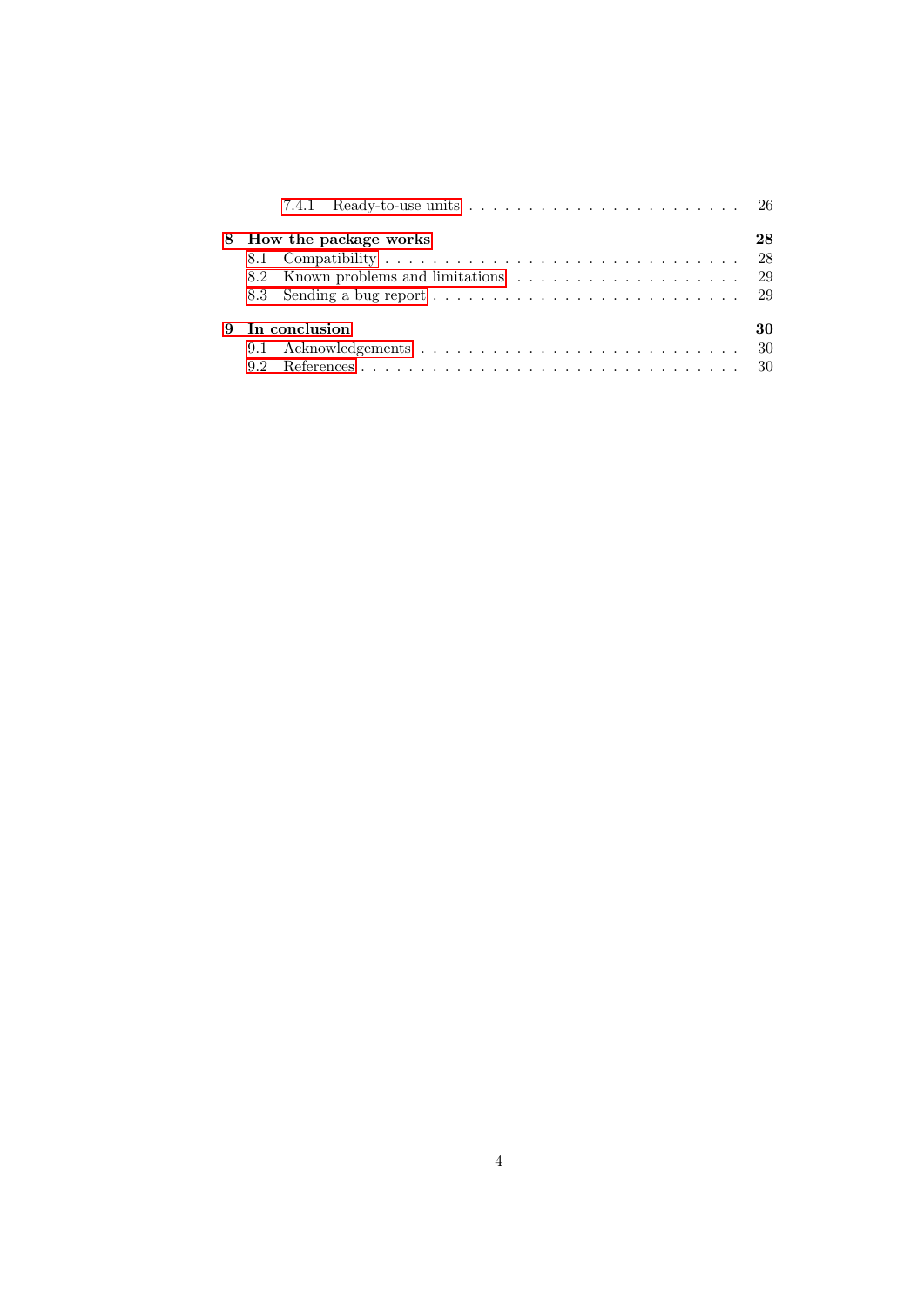# <span id="page-4-0"></span>1 Introduction

# <span id="page-4-1"></span>1.1 Historical notes

In 19[4](#page-4-3)8 the 9th General Conference on Weights and Measures  $(\text{CGPM}^4)$ , by its Resolution 6, instructed the International Committee for Weights and Measures  $(CIPM<sup>4</sup>)$ :

- 'to study the establishment of a complete set of rules for units of measurement';
- 'to find out for this purpose, by official inquiry, the opinion prevailing in scientific, technical, and educational circles in all countries'; and
- 'to make recommendations on the establishment of a practical system of units of measurement suitable for adoption by all signatories to the Meter Convention.'

The same General Conference also laid down, by its Resolution 7, general principles for unit symbols and also gave a list of units with special names.

The 10th CGPM (1954), by its Resolution 6, and the 14th CGPM (1971), by its Resolution 3, adopted as base units of this 'practical system of units,' the units of the following seven quantities: length, mass, time, electric current, thermodynamic temperature, amount of substance, and luminous intensity.

The 11th CGPM  $(1960)$ , by its Resolution 12, adopted the name Système International d'Unités (International System of Units), with the international abbreviation SI, for this practical system of units of measurement, and laid down rules for the prefixes, the derived and supplementary units, and other matters, thus establishing a comprehensive specification for units of measurement.

# <span id="page-4-2"></span>1.2 The classes of SI units

The General Conference decided to base the International System on a choice of seven well-defined units which by convention are regarded as dimensionally independent: the metre, the kilogram, the second, the ampere, the kelvin, the mole, and the candela. These units are called base units.

The second class of SI units contain derived units, i. e., units that can be formed by combining base units according to the algebraic relations linking the corresponding quantities. The names and symbols of some units thus formed in terms of base units can be replaced by special names and symbols which can themselves be used to form expressions and symbols of other derived units (see section [2.2,](#page-9-1) p. [10\)](#page-9-1).

The 11th CGPM (1960) admitted a third class of SI units, called supplementary units and containing the SI units of plane and solid angle.

The 20th CGPM (1995) decided to eliminate the class of supplementary units as a separate class in the SI. Thus the SI now consists of only two classes of units: base units and derived units, with the radian and the steradian, which are the two supplementary units, subsumed into the class of derived SI units.

<span id="page-4-3"></span><sup>4</sup>See section [1.4](#page-5-1) for acronyms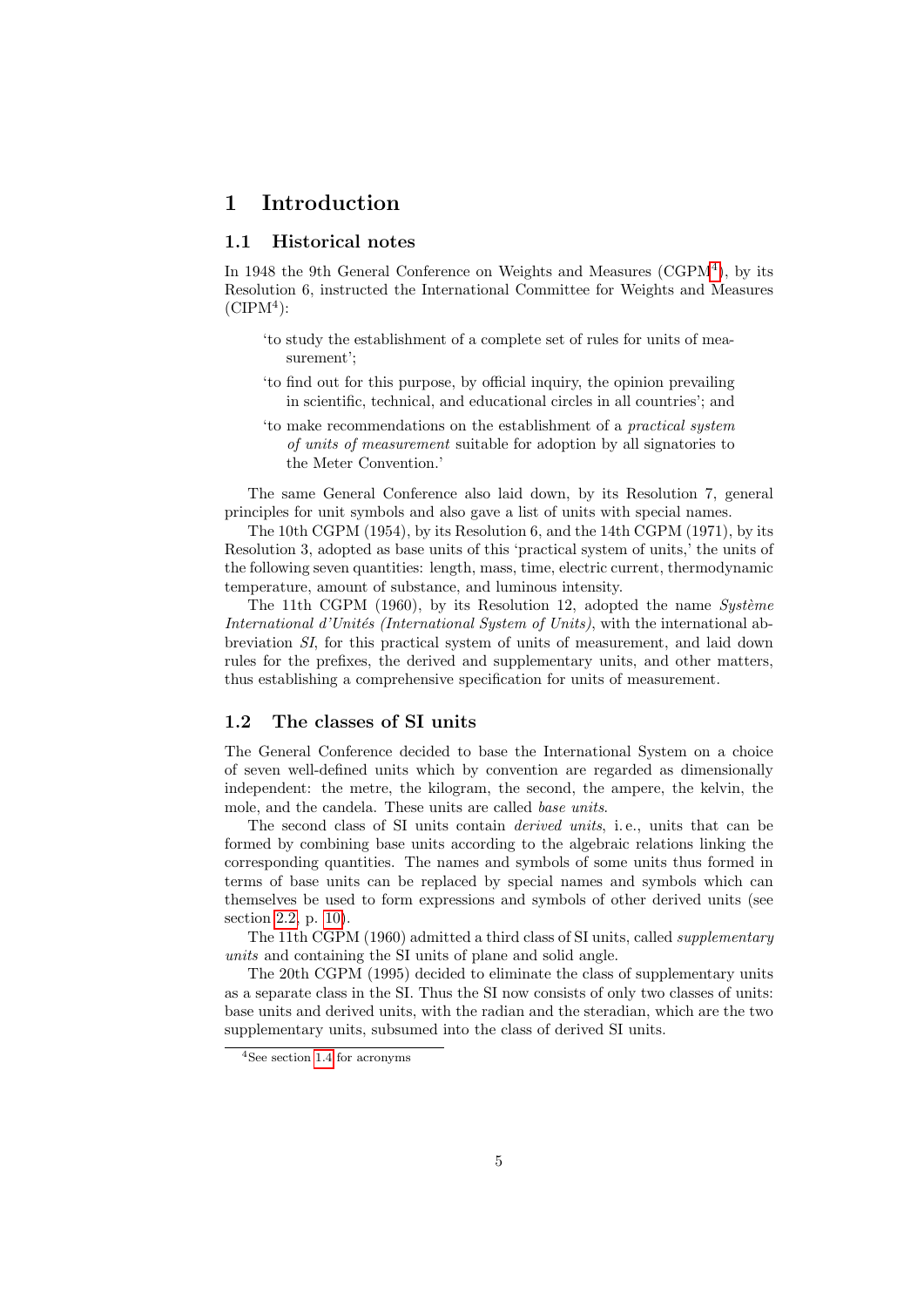### <span id="page-5-0"></span>1.3 The SI prefixes

The General Conference has adopted a series of prefixes to be used in forming the decimal multiples and submultiples of SI units. Following CIPM Recommendation 1 (1969), the set of prefixes is designated by the name SI prefixes.

The multiples and submultiples of SI units, which are formed by using the SI prefixes, should be designated by their complete name, multiples and submultiples of SI units, in order to make a distinction between them and the coherent set of SI units proper.

### <span id="page-5-1"></span>1.4 Acronyms

The SI was established in 1960 by the CGPM. The CGPM is an intergovernmental treaty organisation created by a diplomatic treaty called the Meter Convention (Convention du Mètre, often called the Treaty of the Meter in the United States). The Meter Convention was signed in Paris in 1875 by representatives of seventeen nations, including the United States. There are now forty-eight Member States, including all the major industrialised countries. The Convention, modified slightly in 1921, remains the basis of all international agreement on units of measurement.

The Meter Convention also created the International Bureau of Weights and Measures (BIPM, Bureau International des Poids et Mesures) and the International Committee for Weights and Measures (CIPM, Comité International des Poids et Mesures). The BIPM, which is located in Sèvres, a suburb of Paris, France, and which has the task of ensuring worldwide unification of physical measurements, operates under the exclusive supervision of the CIPM, which itself comes under the authority of the CGPM.

- CGPM General Conference on Weights and Measures (Conférence Générale des Poids et Mesures). The CGPM is the primary intergovernmental treaty organisation responsible for the SI, representing nearly 50 countries. It has the responsibility of ensuring that the SI is widely disseminated and modifying it as necessary so that it reflects the latest advances in science and technology.
- CIPM International Committee for Weights and Measures (Comité International des Poids et Mesures). The CIPM comes under the authority of the CGPM. It suggests modifications to the SI to the CGPM for formal adoption. The CIPM may also on its own authority pass clarifying resolutions and recommendations regarding the SI.
- BIPM International Bureau of Weights and Measures (Bureau International des Poids et Mesures). The BIPM, located outside Paris, has the task of ensuring worldwide unification of physical measurements. It is the "international" metrology institute, and operates under the exclusive supervision of the CIPM.

# <span id="page-5-2"></span>1.5 Some useful definitions

quantity in the general sense A quantity in the general sense is a property ascribed to phenomena, bodies, or substances that can be quantified for, or assigned to, a particular phenomenon, body, or substance. Examples are mass and electric charge.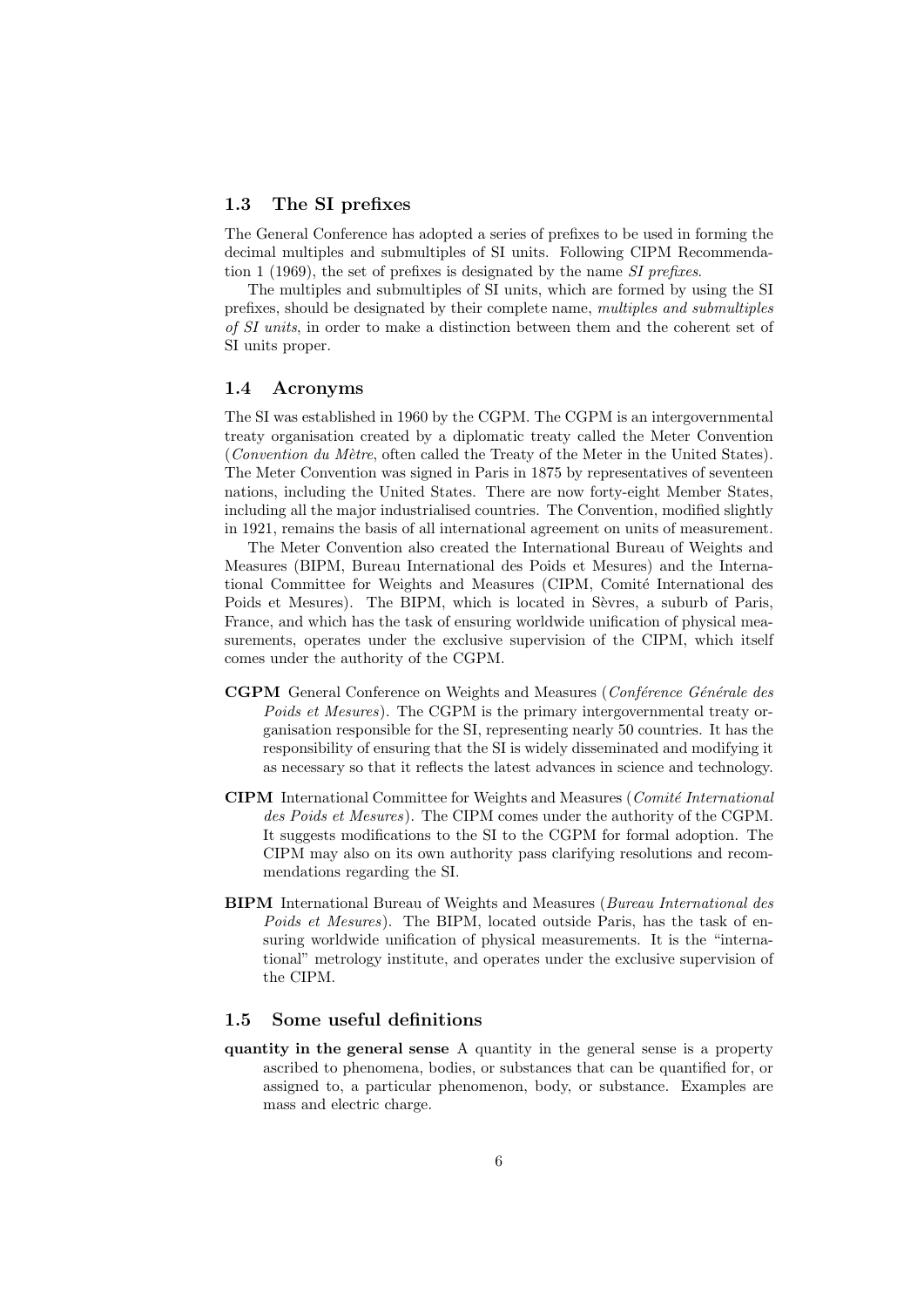- quantity in the particular sense A quantity in the particular sense is a quantifiable or assignable property ascribed to a particular phenomenon, body, or substance. Examples are the mass of the moon and the electric charge of the proton.
- physical quantity A physical quantity is a quantity that can be used in the mathematical equations of science and technology.
- unit A unit is a particular physical quantity, defined and adopted by convention, with which other particular quantities of the same kind are compared to express their value.

The value of a physical quantity is the quantitative expression of a particular physical quantity as the product of a number and a unit, the number being its numerical value. Thus, the numerical value of a particular physical quantity depends on the unit in which it is expressed.

More formally, the value of quantity A can be written as  $A = \{A\} [A]$ , where  ${A}$  is the numerical value of A when A is expressed in the unit [A]. The numerical value can therefore be written as  $\{A\} = A/|A|$ , which is a convenient form for use in figures and tables. Thus to eliminate the possibility of misunderstanding, an axis of a graph or the heading of a column of a table can be labelled  $'t/\textdegree C$  instead of 't( $\rm^{\circ}C$ )' or 'Temperature ( $\rm^{\circ}C$ )'. Similarly, another example: ' $E/(V/m)$ ' instead of ' $E(V/m)$ ' or 'Electric field strength  $(V/m)$ '.

For example: the value of the height  $h_W$  of the Washington Monument is  $h_W = 169 \text{ m} = 555 \text{ ft}^5$  $h_W = 169 \text{ m} = 555 \text{ ft}^5$  $h_W = 169 \text{ m} = 555 \text{ ft}^5$ . Here  $h_W$  is the physical quantity, its value expressed in the unit metre, unit symbol m, is 169 m, and its numerical value when expressed in metres is 169.

# <span id="page-6-0"></span>2 SI units

# <span id="page-6-1"></span>2.1 SI base units

### <span id="page-6-2"></span>2.1.1 Definitions

The SI is founded on seven SI base units for seven base quantities assumed to be mutually independent. The primary definitions of the SI base units are in French. Their current definitions, along with an English translation, are given below:

### metre; mètre

- Le mètre est la longueur du trajet parcouru dans le vide par la lumière pendant une durée de  $1/299$  792 458 de seconde. (17th CGPM (1983), Resolution 1).
- The metre is the length of the path travelled by light in vacuum during a time interval of 1/299 792 458 of a second.

<span id="page-6-3"></span><sup>5</sup> foot (ft) is not part of the SI units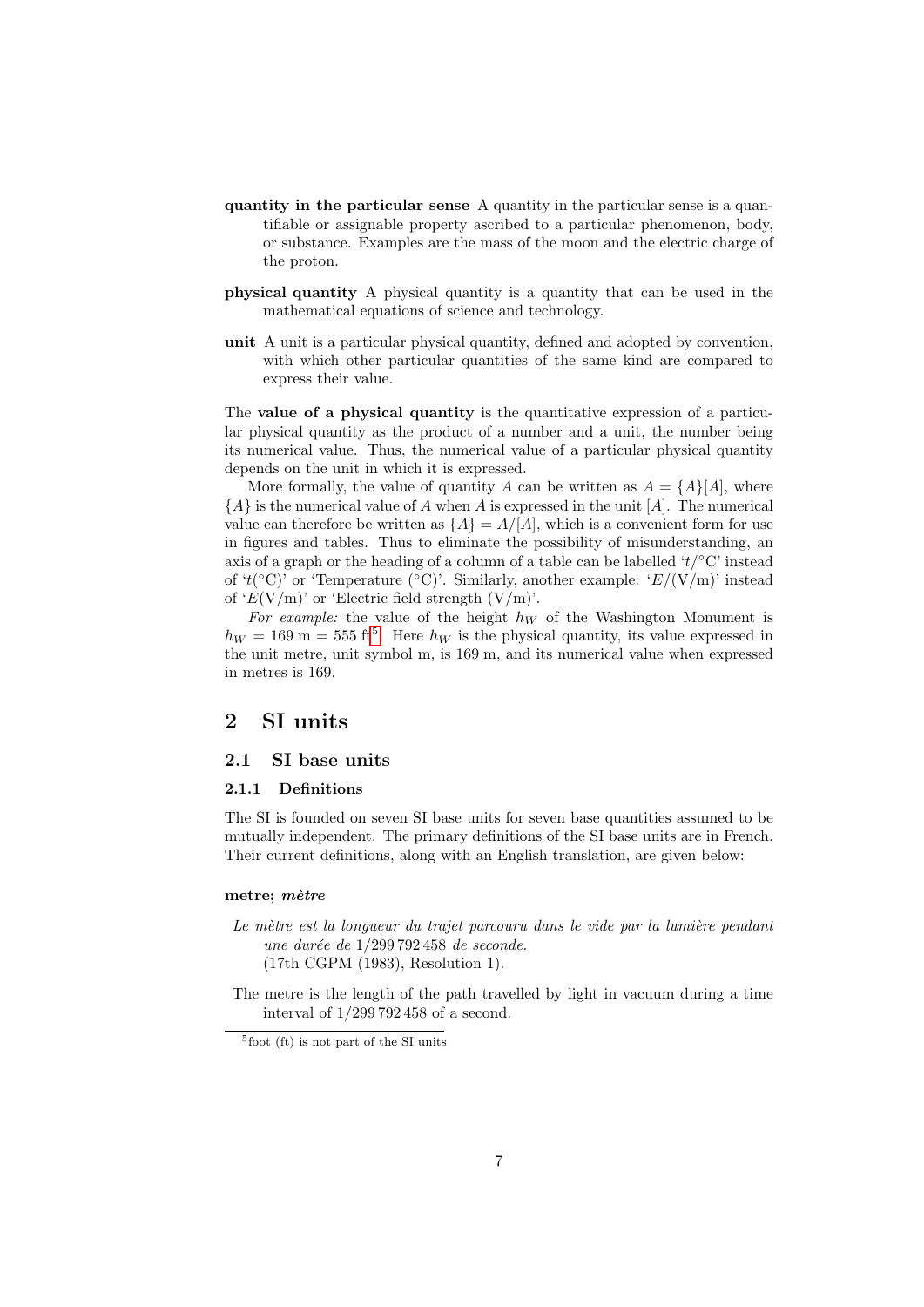### kilogram; kilogramme

- Le kilogramme est l'unité de masse; il est égal à la masse du prototype international du kilogramme. (1st CGPM (1889) and 3rd CGPM (1901)).
- The kilogram is the unit of mass; it is equal to the mass of the international prototype of the kilogram.

Note: This international prototype is made of platinum-iridium and is kept at the International Bureau of Weights and Measures, Sevres, France.

### second; seconde

- La seconde est la durée de 9 192 631 770 périodes de la radiation correspondant à la transition entre les deux niveaux hyperfins de l'état fondamental de l'atome de cesium 133. (13th CGPM (1967), Resolution 1).
- The second is the duration of 9 192 631 770 periods of the radiation corresponding to the transition between the two hyperfine levels of the ground state of the cesium-133 atom.
- Note: This definition refers to a caesium atom at rest at a temperature of 0 K.

#### ampere; ampère

 $L'amp\acute{e}re$  est l'intensité d'un courant constant qui, maintenu dans deux conducteurs parallèles, rectilignes, de longueur infinie, de section circulaire négligeable, et placés à une distance de 1 mètre l'un de l'autre dans le vide, produirait entre ces conducteurs une force égale à  $2 \times 10^{-7}$  newton par mètre de longueur.

(9th CGPM (1948), Resolutions 2 and 7).

The ampere is that constant current which, if maintained in two straight parallel conductors of infinite length, of negligible circular cross-section, and placed 1 metre apart in vacuum, would produce between these conductors a force equal to  $2 \times 10^{-7}$  newton per metre of length.

### kelvin; kelvin

- Le kelvin, unité de température thermodynamique, est la fraction  $1/273.16$  de la température thermodynamique du point triple de l'eau. (13th CGPM (1967), Resolution 4).
- The kelvin, unit of thermodynamic temperature, is the fraction  $1/273.16$  of the thermodynamic temperature of the triple point of water.

Note: The 13th CGPM (1967, Resolution 3) also decided that the unit kelvin and its symbol K should be used to express both thermodynamic temperature and an interval or a difference of temperature, instead of 'degree Kelvin' with symbol ◦K.

In addition to the thermodynamic temperature (symbol  $T$ ) there is also the Celsius (symbol t) defined by the equation  $t = T - T_0$  where  $T_0 = 273.15$  K. Celsius temperature is expressed in degree Celsius; degré Celsius (symbol  $°C$ ).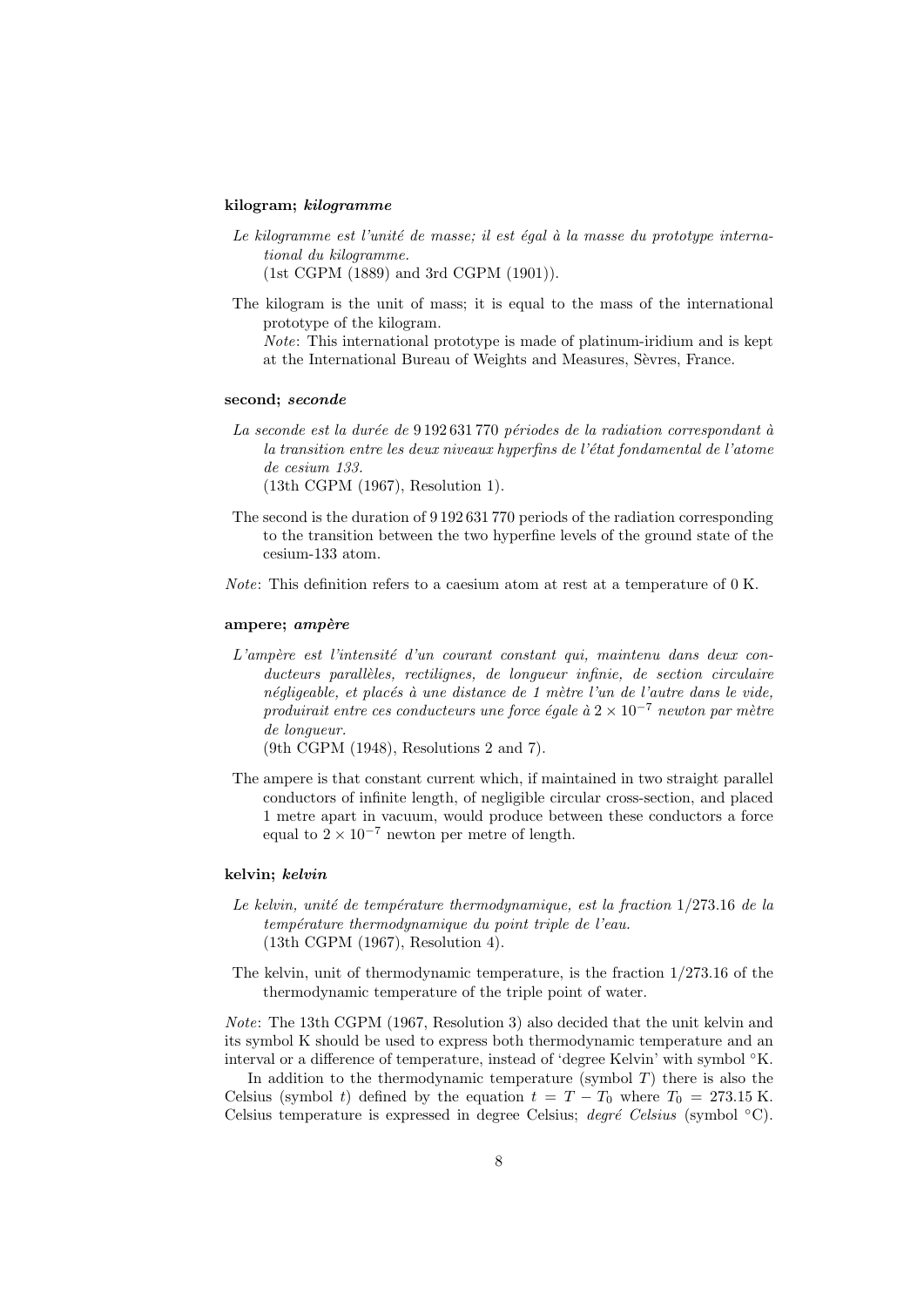The unit 'degree Celsius' is equal to the unit 'kelvin'; in this case, 'degree Celsius' is a special name used in place of 'kelvin'. A temperature interval or difference of Celsius temperature can, however, be expressed in kelvins as well as in degrees Celsius.

## mole; mole

- 1. La mole est la quantité de matière d'un système contenant autant d'entités  $e^{\frac{i}{2}}$ élémentaires qu'il y a d'atomes dans 0,012 kilogramme de carbone 12.
- 2. Lorsqu'on emploie la mole, les entités élémentaires doivent être spécifiées et peuvent être des atomes, des molécules, des ions, des électrons, d'autres particules ou des groupements spécifiés de telles particules. (14th CGPM (1971), Resolution 3).
- 1. The mole is the amount of substance of a system which contains as many elementary entities as there are atoms in 0.012 kilogram of carbon 12.
- 2. When the mole is used, the elementary entities must be specified and may be atoms, molecules, ions, electrons, other particles or specified groups of such particle.

Note: In this definition, it is understood that the carbon 12 atoms are unbound, at rest and in their ground state.

#### candela; candela

- La candela est l'intensité lumineuse, dans une direction donnée, d'une source qui  $\acute{e}$ met une radiation monochromatique de fréquence 540 × 10<sup>12</sup> hertz et dont l'intensité énergétique dans cette direction est  $1/683$  watt par stéradian. (16th CGPM (1979), Resolution 3).
- The candela is the luminous intensity, in a given direction, of a source that emits monochromatic radiation of a frequency  $540 \times 10^{12}$  hertz and has a radiant intensity in that direction of 1/683 watt per steradian.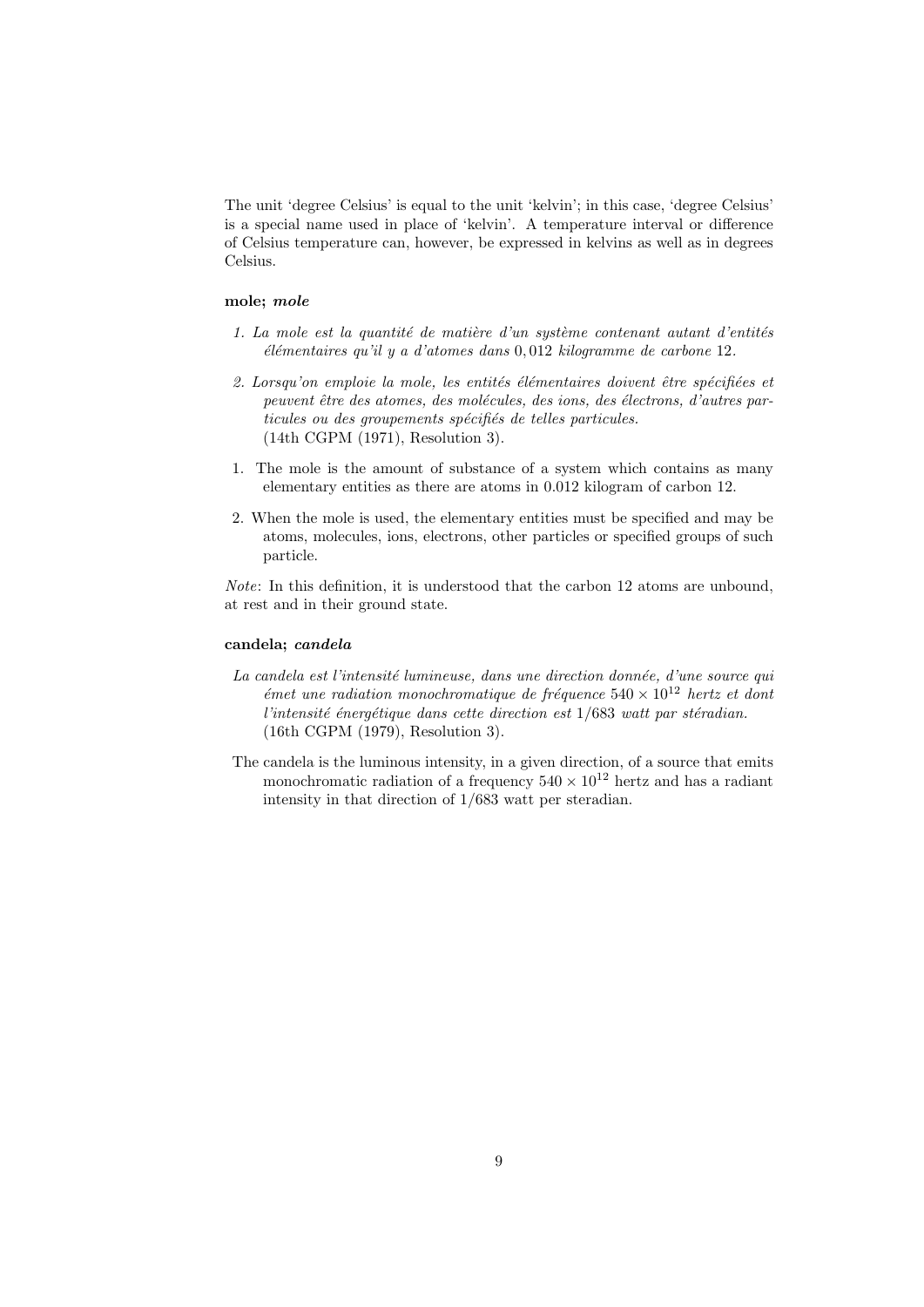<span id="page-9-4"></span>

| Table 1: $-$ SI base units $-$ |          |        |
|--------------------------------|----------|--------|
| Quantity                       | Name     | Symbol |
| length                         | metre    | m      |
| mass                           | kilogram | kg     |
| time                           | second   | S      |
| electric current               | ampere   | A      |
| thermodynamic temperature      | kelvin   | K      |
| amount of substance            | mole     | mol    |
| luminous intensity             | candela  | cd     |

<span id="page-9-5"></span>Table 2: — Examples of SI derived units —

| Name                     | Symbol                     |
|--------------------------|----------------------------|
| square metre             | m <sup>2</sup>             |
| cubic metre              | m <sup>3</sup>             |
| metre per second         | m/s                        |
| metre per second squared | $\mathrm{m}/\mathrm{s}^2$  |
| reciprocal metre         | $m^{-1}$                   |
| kilogram per cubic metre | $\mathrm{kg}/\mathrm{m}^3$ |
| cubic metre per kilogram | $m^3/kg$                   |
| ampere per square metre  | $A/m^2$                    |
| ampere per metre         | A/m                        |
| mole per cubic metre     | mol/m <sup>3</sup>         |
| candela per square metre | $\text{cd}/\text{m}^2$     |
| kilogram per kilogram    | $kg/kg^a$                  |
|                          |                            |

<span id="page-9-3"></span><sup>a</sup>the symbol 1 for quantities of dimension 1 such as mass fraction is generally omitted.

#### <span id="page-9-0"></span>2.1.2 Symbols

The base units of the International System are collected in table [1](#page-9-4) with their names and their symbols (10th CGPM (1954), Resolution 6; 11th CGPM (1960), Resolution 12; 13th CGPM (1967), Resolution 3; 14th CGPM (1971), Resolution 3).

# <span id="page-9-1"></span>2.2 SI derived units

Derived units are units which may be expressed in terms of base units by means of the mathematical symbols of multiplication and division. Certain derived units have been given special names and symbols, and these special names and symbols may themselves be used in combination with those for base and other derived units to express the units of other quantities.

### <span id="page-9-2"></span>2.2.1 Units expressed in terms of base units

Table [2](#page-9-5) lists some examples of derived units expressed directly in terms of base units. The derived units are obtained by multiplication and division of base units.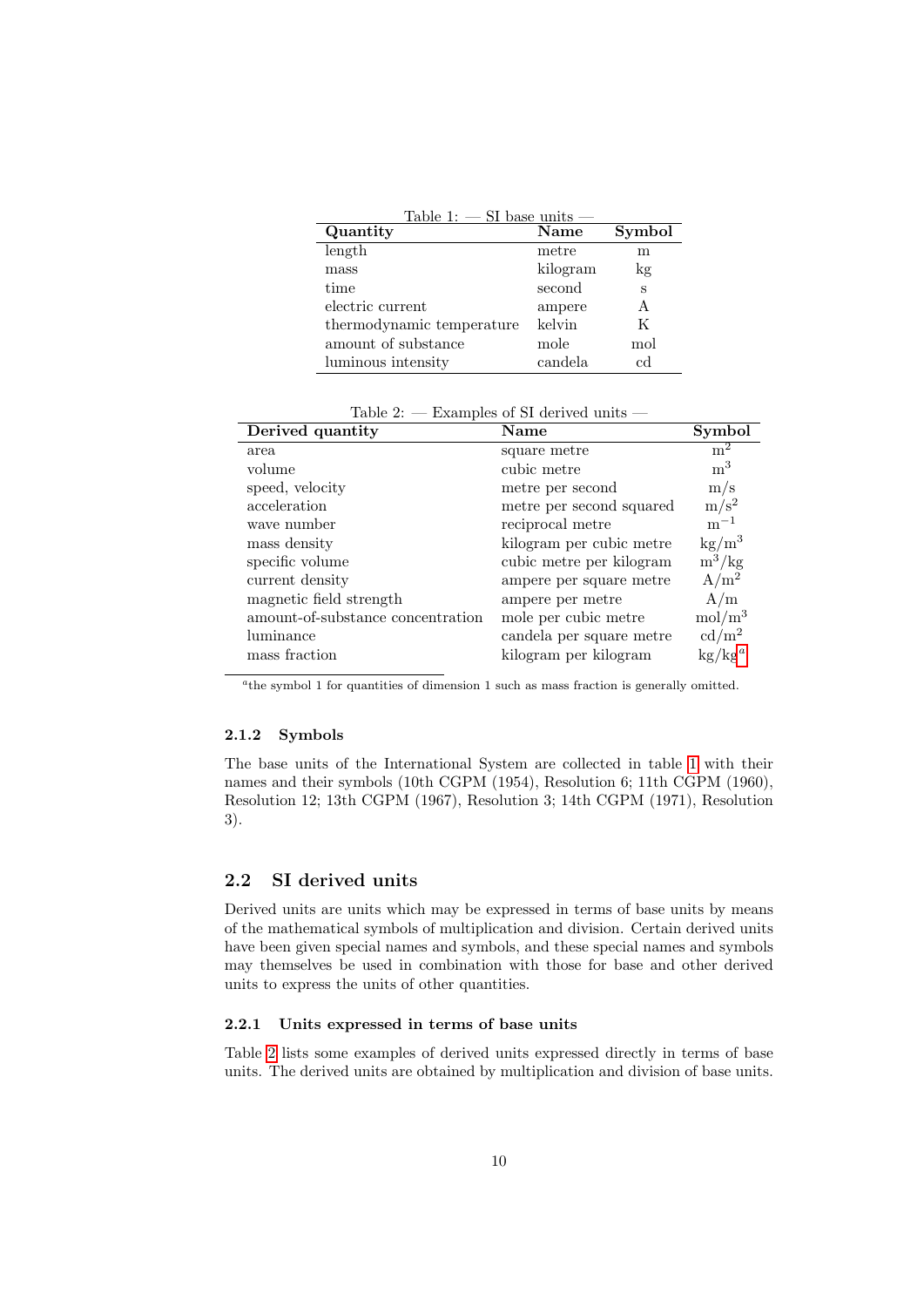#### <span id="page-10-0"></span>2.2.2 SI derived units with special names and symbols

For ease of understanding and convenience, 21 SI derived units have been given special names and symbols, as shown in table [3.](#page-11-0) They may themselves be used to express other derived units.

#### <span id="page-10-1"></span>2.2.3 Use of SI derived units with special names and symbols

Examples of SI derived units that can be expressed with the aid of SI derived units having special names and symbols (including the radian and steradian) are given in table [3.](#page-11-0) The advantages of using the special names and symbols of SI derived units are apparent in table [4.](#page-12-0) Consider, for example, the quantity molar entropy: the unit  $J/mol K$  is obviously more easily understood than its SI base-unit equivalent,  $m^2$  kg s<sup>-2</sup> K<sup>-1</sup>mol<sup>-1</sup>. Nevertheless, it should always be recognised that the special names and symbols exist for convenience. Tables [3](#page-11-0) & [4](#page-12-0) also show that the values of several different quantities are expressed in the same SI unit. For example, the joule per kelvin  $(J/K)$  is the SI unit for heat capacity as well as for entropy. Thus the name of the unit is not sufficient to define the quantity measured. A derived unit can often be expressed in several different ways through the use of base units and derived units with special names. In practice, with certain quantities, preference is given to using certain units with special names, or combinations of units, to facilitate the distinction between quantities whose values have identical expressions in terms of SI base units. For example, the SI unit of frequency is specified as the hertz (Hz) rather than the reciprocal second  $(s^{-1})$ , and the SI unit of moment of force is specified as the newton metre (N m) rather than the joule (J).

### <span id="page-10-2"></span>2.3 Dimension of a quantity

Any SI derived quantity  $Q$  can be expressed in terms of the SI base quantities length  $(l)$ , mass  $(m)$ , time  $(t)$ , electric current  $(I)$ , thermodynamic temperature  $(T)$ , amount of substance  $(n)$ , and luminous intensity  $(I_v)$  by an equation of the form

$$
Q = l^{\alpha} m^{\beta} t^{\gamma} I^{\delta} T^{\varepsilon} n^{\zeta} I_{\mathbf{v}}^{\eta} \sum_{k=1}^{K} a_k,
$$

where the exponents  $\alpha$ ,  $\beta$ ,  $\gamma$ , ... are numbers and the factors  $a_k$  are also numbers. The dimension of Q is defined to be

$$
\dim Q = \mathsf{L}^{\alpha} \mathsf{M}^{\beta} \mathsf{T}^{\gamma} \mathsf{I}^{\delta} \Theta^{\varepsilon} \mathsf{N}^{\zeta} \mathsf{J}^{\eta},
$$

where L, M, T, I,  $\Theta$ , N and J are the dimensions of the SI base quantities length, mass, time, electric current, thermodynamic temperature, amount of substance, and luminous intensity, respectively. The exponents  $\alpha, \beta, \gamma, \ldots$  are called "dimensional exponents". The SI derived unit of Q is  $m^{\alpha}$  kg<sup> $^{\beta}$ </sup> s<sup> $\gamma$ </sup> A<sup> $\delta$ </sup> K<sup> $\epsilon$ </sup> mol<sup> $\zeta$ </sup> cd<sup>*n*</sup>, which is obtained by replacing the dimensions of the SI base quantities in the dimension of Q with the symbols for the corresponding base units.

For example: Consider a nonrelativistic particle of mass  $m$  in uniform motion which travels a distance l in a time t. Its velocity is  $v = l/t$  and its kinetic energy is  $E_k = mv^2/2 = l^2mt^{-2}/2$ . The dimension of  $E_k$ is dim  $E_k = L^2 M T^{-2}$  and the dimensional exponents are 2, 1, and -2.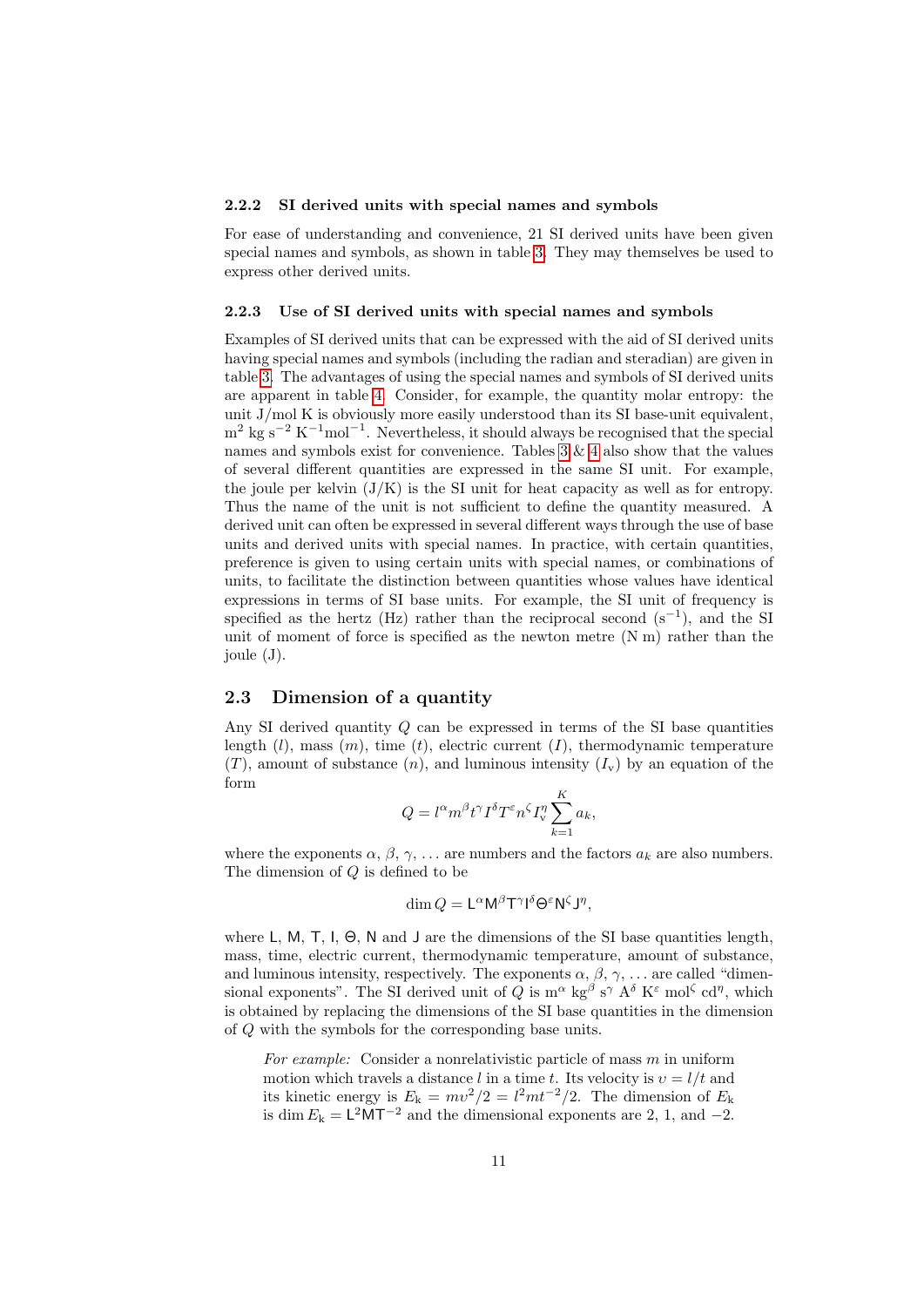<span id="page-11-0"></span>Table 3: — SI derived units with special names and symbols —

| Name                   | Expression in                                                      | Symbol                    | Expression in                                |
|------------------------|--------------------------------------------------------------------|---------------------------|----------------------------------------------|
|                        | SI base units                                                      |                           | SI derived units                             |
| $radian^a$             | $m m^{-1} = 1^b$                                                   | rad                       | $\mathrm{m}\mathrm{m}^{-1}$                  |
| steradian <sup>a</sup> | $m^2 m^{-2} = 1^b$                                                 | $\operatorname{sr}^c$     | $\rm m^2\ m^{-2}$                            |
| hertz                  | $s^{-1}$                                                           | Hz                        | $\rm s^{-1}$                                 |
| newton                 | $\rm m~kg~s^{-2}$                                                  | Ν                         | $\rm m$ kg s <sup>-2</sup>                   |
| pascal                 | $\rm m^{-1}$ kg s <sup>-2</sup>                                    | Pa                        | ${\rm N~m^{-2}}$                             |
| joule                  | $\mathrm{m}^2$ kg s <sup>-2</sup>                                  | $J_{\rm}$                 | N m                                          |
| watt                   | $\mathrm{m}^2$ kg s <sup>-3</sup>                                  | W                         | $\mathrm{J\ s^{-1}}$                         |
| coulomb                | A s                                                                | $\mathcal C$              | As                                           |
| volt                   | $\rm m^2$ kg s <sup>-3</sup> A <sup>-1</sup>                       | $\ensuremath{\mathbf{V}}$ | $\rm W~A^{-1}$                               |
| farad                  | $\mathrm{m}^{-2}$ $\mathrm{kg}^{-1}$ $\mathrm{s}^4$ $\mathrm{A}^2$ | ${\rm F}$                 | $C V^{-1}$                                   |
| ohm                    | $\rm m^2$ kg s <sup>-3</sup> A <sup>-2</sup>                       | $\Omega$                  | $V A^{-1}$                                   |
| siemens                | $\mathrm{m}^{-2}$ kg $^{-1}$ s <sup>3</sup> A <sup>2</sup>         | S                         | A $\rm V^{-1}$                               |
| weber                  | $\rm m^2$ kg s <sup>-2</sup> A <sup>-1</sup>                       | Wb                        | $\rm m^2$ kg s <sup>-2</sup> A <sup>-1</sup> |
| tesla                  | $kg s^{-2} A^{-1}$                                                 | T                         | $Wb m^{-2}$                                  |
| henry                  | $\mathrm{m}^2$ kg $\mathrm{s}^{-2}$ $\mathrm{A}^{-2}$              | Н                         | $WbA^{-1}$                                   |
| celsius                | Κ                                                                  | $\rm ^{\circ}C$           | Κ                                            |
| lumen                  | cd m <sup>2</sup> m <sup>-2c</sup>                                 | lm                        | cd sr                                        |
| lux                    | $\rm cd~m^2~m^{-4}$                                                | lx                        | $\rm{lm~m^{-2}}$                             |
| becquerel              | $s^{-1}$                                                           | Bq                        | $s^{-1}$                                     |
| gray                   | $\mathrm{m^{2}\,s^{-2}}$                                           | $\rm Gy$                  | $J \text{ kg}^{-1}$                          |
| sievert $^d$           | $m^2 s^{-2}$                                                       | Sv                        | $J \text{ kg}^{-1}$                          |
| katal <sup>e</sup>     | $s^{-1}$ mol                                                       | kat                       | $s^{-1}$ mol                                 |

<sup>a</sup>The radian and steradian may be used advantageously in expressions for derived units to distinguish between quantities of a different nature but of the same dimension; some examples are given in table [4.](#page-12-0)

 ${}^b$ In practice, the symbols rad and sr are used where appropriate, but the derived unit '1' is generally omitted.

<sup>c</sup>In photometry, the unit name steradian and the unit symbol sr are usually retained in expressions for derived units.

 ${}^d$ Other quantities expressed in sieverts are ambient dose equivalent, directional dose equivalent, personal dose equivalent, and organ equivalent dose.

 ${}^e$ The 21st Conférence Générale des Poids et Mesures decides to adopt the special name katal, symbol kat, for the SI unit mole per second to express catalytic activity, especially in the fields of medicine and biochemistry, ... (21th CGPM (1999), Resolution 12).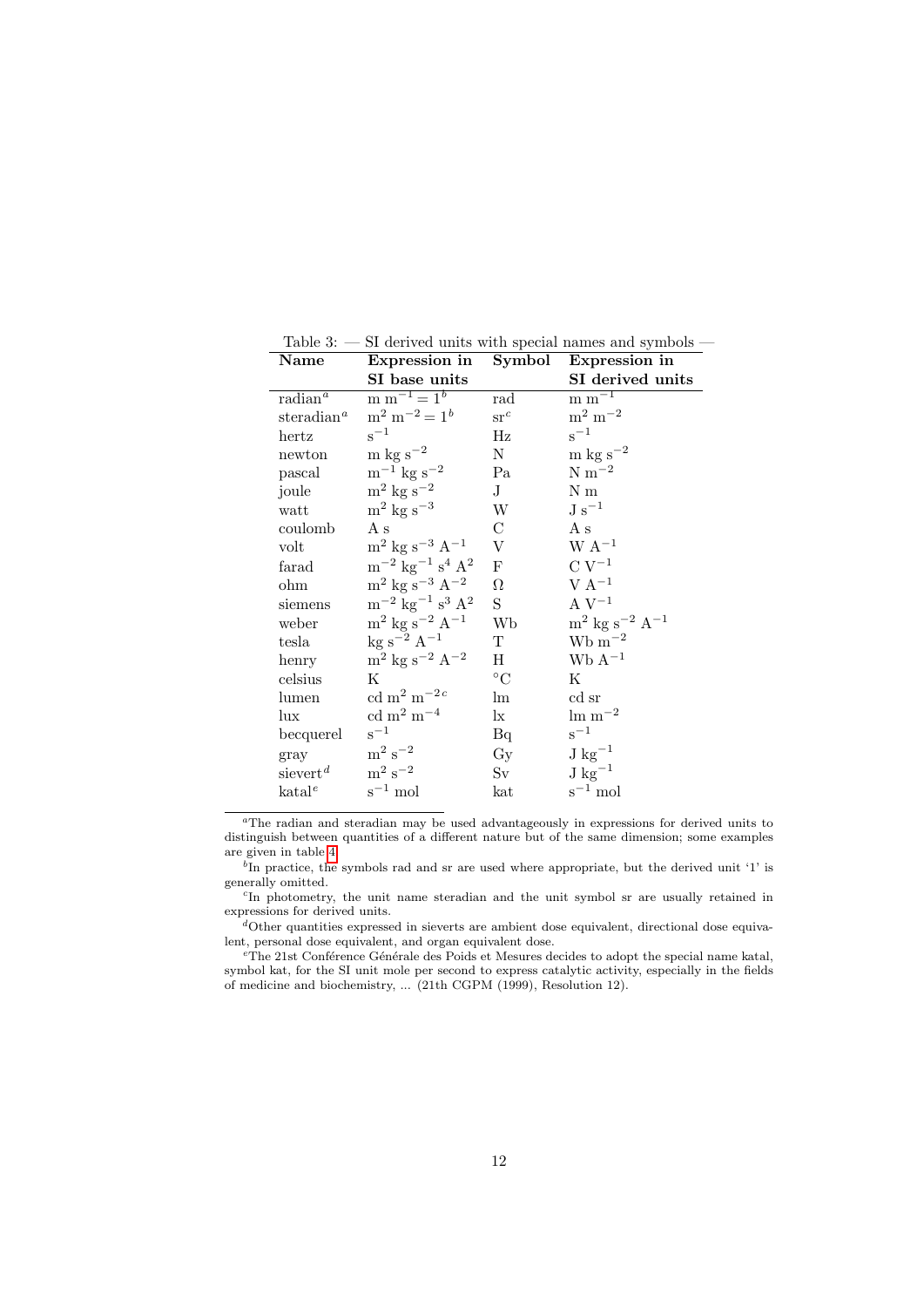<span id="page-12-0"></span>

| Derived quantity               | Name                            | Symbol                      |
|--------------------------------|---------------------------------|-----------------------------|
| angular velocity               | radian per second               | rad/s                       |
| angular acceleration           | radian per second squared       | rad/ $s^2$                  |
| dynamic viscosity              | pascal second                   | Pa s                        |
| moment of force                | newton metre                    | $N \text{ m}$               |
| surface tension                | newton per metre                | N/m                         |
| heat flux density,             |                                 |                             |
| irradiance                     | watt per square metre           | $\mathrm{W/m^2}$            |
| radiant intensity              | watt per steradian              | W/sr                        |
| radiance                       | watt per square metre steradian | $\mathrm{W/m^2~sr}$         |
| heat capacity,                 |                                 |                             |
| entropy                        | joule per kelvin                | J/K                         |
| specific heat capacity,        |                                 |                             |
| specific entropy               | joule per kilogram kelvin       | J/kg K                      |
| specific energy                | joule per kilogram              | J/kg                        |
| thermal conductivity           | watt per metre kelvin           | W/m K                       |
| energy density                 | joule per cubic metre           | $J/m^3$                     |
| electric field strength        | volt per metre                  | V/m                         |
| electric charge density        | coulomb per cubic metre         | $C/m^3$                     |
| electric flux density          | coulomb per square metre        | $C/m^2$                     |
| permittivity                   | farad per metre                 | F/m                         |
| permeability                   | henry per metre                 | H/m                         |
| molar energy                   | joule per mole                  | J/mol                       |
| molar entropy, molar           |                                 |                             |
| heat capacity                  | joule per mole kelvin           | J/mol K                     |
| exposure (x and $\gamma$ rays) | coulomb per kilogram            | C/kg                        |
| absorbed dose rate             | gray per second                 | $\rm Gy/s$                  |
| catalytic (activity)           |                                 |                             |
| concentration                  | katal per cubic metre           | $\mathrm{kat}/\mathrm{m}^3$ |
|                                |                                 |                             |

Table 4: — Examples of SI derived units expressed with the aid of SI derived units having special names and symbols —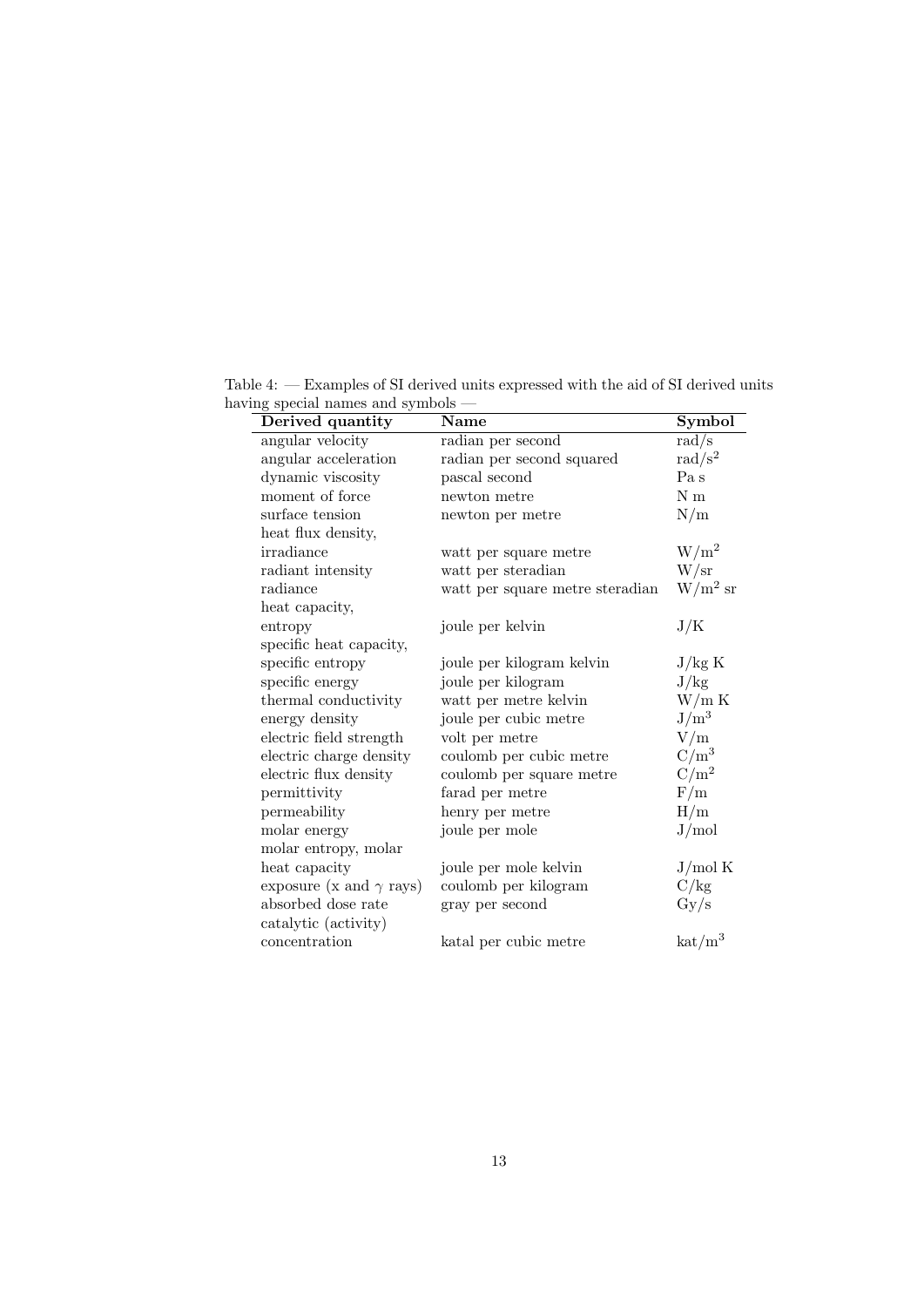The SI derived unit of  $E_k$  is then m<sup>2</sup> kg s<sup>-2</sup>, which is given the special name "joule" and special symbol J.

### <span id="page-13-0"></span>2.3.1 Units for dimensionless quantities, quantities of dimension one

A derived quantity of dimension one, which is sometimes called a "dimensionless quantity", is one for which all of the dimensional exponents are zero:  $\dim Q = 1$ . It therefore follows that the derived unit for such a quantity is also the number one, symbol 1, which is sometimes called a "dimensionless derived unit". Thus the SI unit of all quantities having the dimensional product one is the number one. Examples of such quantities are refractive index, relative permeability, and friction factor. All of these quantities are described as being dimensionless, or of dimension one, and have the coherent SI unit 1. Their values are simply expressed as numbers and, in general, the unit 1 is not explicitly shown.

For example: The mass fraction  $w_B$  of a substance B in a mixture is given by  $w_B = m_B/m$ , where  $w_B$  is the mass of B and m is the mass of the mixture. The dimension of  $w_B$  is dim  $w_B = M^1M^{-1} = 1$ ; all of the dimensional exponents of  $w_B$  are zero, and its derived unit is  $kg^{-1}$  kg<sup>-1</sup> = 1 also.

In a few cases, however, a special name is given to this unit, mainly to avoid confusion between some compound derived units. This is the case for the radian, steradian and neper.

# <span id="page-13-1"></span>2.4 Rules and style conventions for writing and using SI unit symbols

The general principles concerning writing the unit symbols were adopted by the 9th CPGM (1948), by its Resolution 7:

- 1. Roman (upright) type, in general lower  $case<sup>6</sup>$  $case<sup>6</sup>$  $case<sup>6</sup>$ , is used for the unit symbols. If, however, the name of the unit is derived from a proper name, the first letter of the symbol is in upper case.
- 2. Unit symbols are unaltered in the plural.
- 3. Unit symbols are not followed by a period<sup>[7](#page-13-3)</sup>.

To ensure uniformity in the use of the SI unit symbols, ISO International Standards give certain recommendations. Following these recommendations:

a) The product of two or more units are indicated by means of either a half-high (that is, centred) dot or a space[8](#page-13-4) . The half-high dot is preferred, because it is less likely to lead to confusion,

for example:

 $N \cdot m$  or  $N m$ .

<span id="page-13-2"></span> $6$ The recommended symbol for the litre ('liter') in the United States is L.

<span id="page-13-4"></span><span id="page-13-3"></span><sup>7</sup>Unless at the end of a sentence.

<sup>&</sup>lt;sup>8</sup> ISO suggests that if a space is used to indicate units formed by multiplication, the space may be omitted if it does not cause confusion. This possibility is reflected in the common practice of using the symbol kWh rather than  $kW \cdot h$  or  $kW$  h for the kilowatt hour.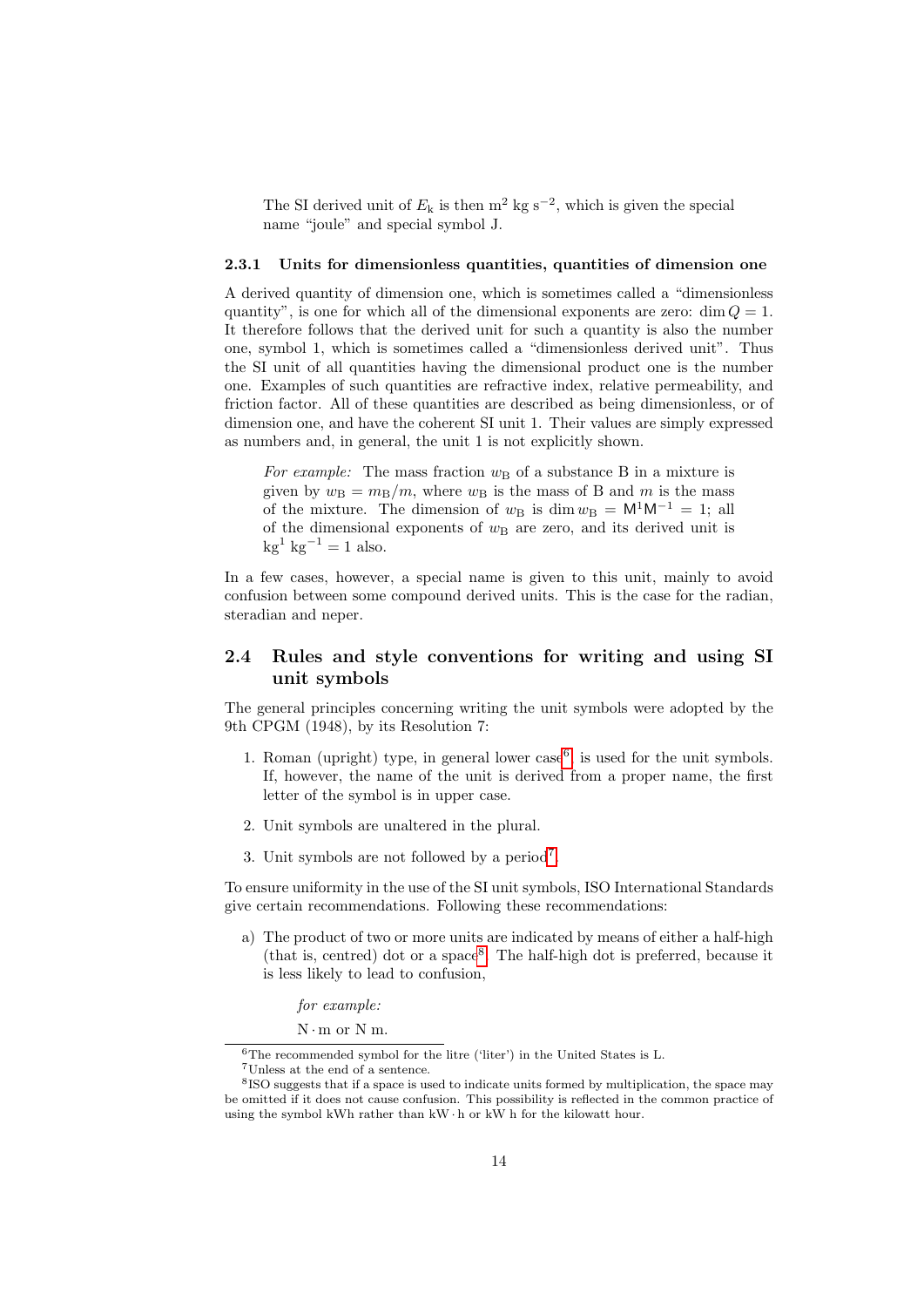b) A solidus (oblique stroke,/), a horizontal line, or negative exponents may be used to express a derived unit formed from two others by division,

> for example:  $\rm m/s, \frac{m}{s}, \, or \, m \, s^{-1}$

c) The solidus must not be repeated on the same line unless ambiguity is avoided by parentheses. In complicated cases negative exponents or parentheses should be used,

for example:  $\text{m/s}^2 \text{ or } \text{m s}^{-2} \text{ but not: } \text{m/s/s}$ m kg/(s<sup>3</sup> A) or m kg s<sup>-3</sup> A<sup>-1</sup> but not: m kg/s<sup>3</sup>/A

### <span id="page-14-0"></span>2.4.1 Space between numerical value and unit symbol

In the expression for the value of a quantity, the unit symbol is placed after the numerical value and a space is left between the numerical value and the unit symbol. The only exceptions to this rule are for the unit symbols for degree, minute, and second for plane angle:  $\degree$ , ', and '', respectively (see Table [8\)](#page-18-0), in which case no space is left between the numerical value and the unit symbol.

for example:

 $\alpha = 30^{\circ}22'8''$  Note:  $\alpha$  is a quantity symbol for plane angle.

This rule means that the symbol ◦C for the degree Celsius is preceded by a space when one expresses the values of Celsius temperatures.

for example:  $t = 30.2$  °C but not  $t = 30.2$ °C

# <span id="page-14-1"></span>3 SI Prefixes

# <span id="page-14-2"></span>3.1 Decimal multiples and submultiples of SI units

The 11th CGPM (1960), by its Resolution 12, adopted a first series of prefixes and symbols of prefixes to form the names and symbols of the decimal multiples and submultiples of SI units. Prefixes for  $10^{-15}$  and  $10^{-18}$  were added by the 12th CGPM (1964), by its Resolution 8, those for  $10^{15}$  and  $10^{18}$  by the CGPM (1975), by its Resolution 10, and those for  $10^{21}$ ,  $10^{24}$ ,  $10^{-21}$ , and  $10^{-24}$  were proposed by the CIPM for approval by the 19th CGPM (1991), and adopted. The prefixes are as shown in tabel [5.](#page-15-1)

# <span id="page-14-3"></span>3.2 Rules for using SI prefixes

In accord with the general principles adopted by the  $ISO<sup>9</sup>$  $ISO<sup>9</sup>$  $ISO<sup>9</sup>$ , the CIPM recommends that the following rules for using the SI prefixes be observed:

<span id="page-14-4"></span><sup>9</sup> ISO 31, in 'Units of measurement,' ISO Standards Handbook 2, 2nd Edition, ISO, Geneva, 1982, pp. 17–238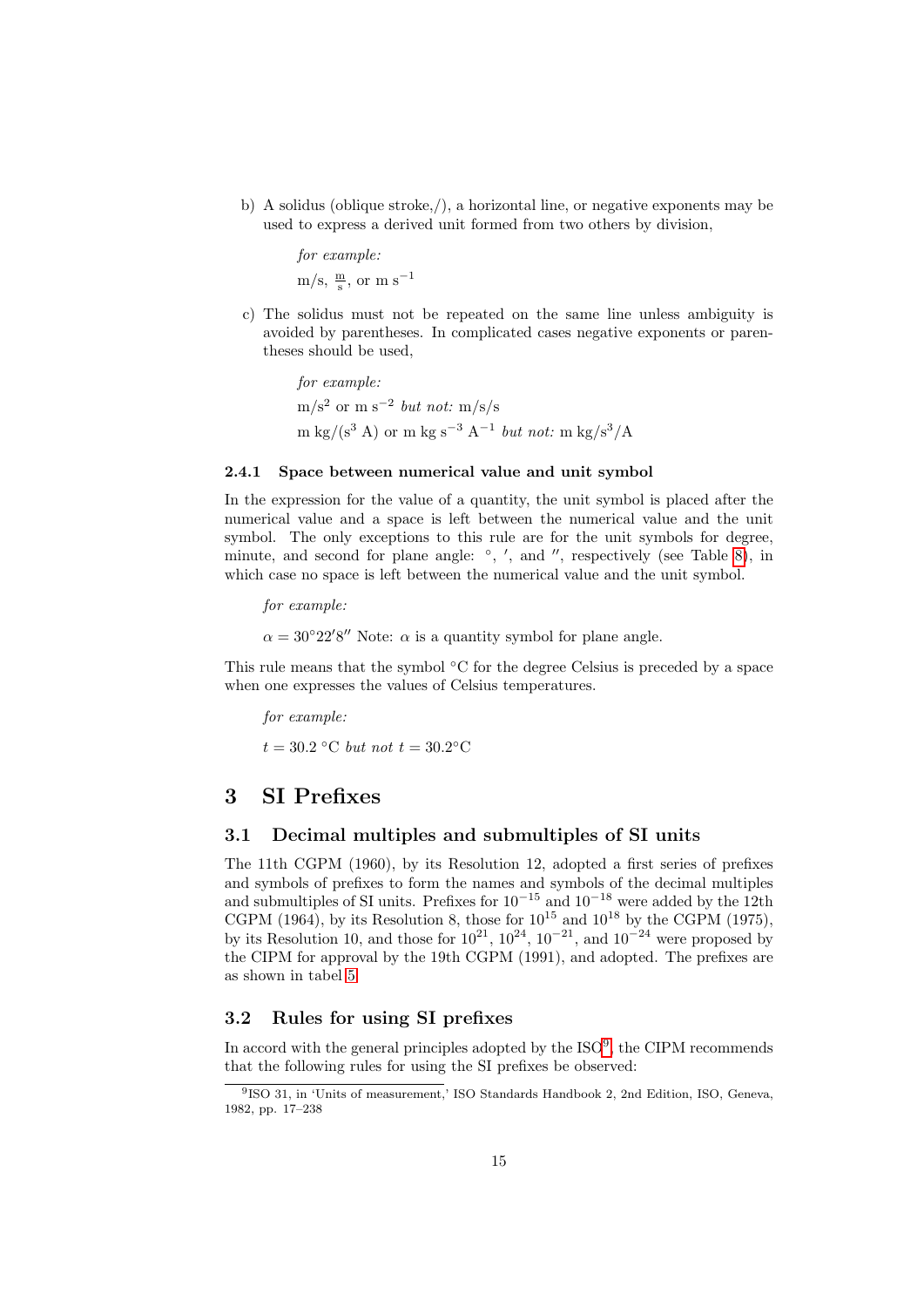| Name  | Symbol        | Factor                   | Name     | Symbol      | Factor               |
|-------|---------------|--------------------------|----------|-------------|----------------------|
| yocto | V             | $10^{-24} = (10^3)^{-8}$ | yotta    | Υ           | $10^{24} = (10^3)^8$ |
| zepto | Z             | $10^{-21} = (10^3)^{-7}$ | zetta    | Z           | $10^{21} = (10^3)^7$ |
| atto  | a.            | $10^{-18} = (10^3)^{-6}$ | exa      | E           | $10^{18} = (10^3)^6$ |
| femto |               | $10^{-15} = (10^3)^{-5}$ | peta     | $\mathbf P$ | $10^{15} = (10^3)^5$ |
| pico  | p             | $10^{-12} = (10^3)^{-4}$ | tera     | T           | $10^{12} = (10^3)^4$ |
| nano  | n             | $10^{-9} = (10^3)^{-3}$  | giga     | G           | $10^9 = (10^3)^3$    |
| micro | μ             | $10^{-6} = (10^3)^{-2}$  | mega     | М           | $10^6 = (10^3)^2$    |
| milli | m             | $10^{-3} = (10^3)^{-1}$  | kilo     | k           | $10^3 = (10^3)^1$    |
| centi | $\mathcal{C}$ | $10^{-2}$                | hecto    | h           | $10^2$               |
| deci  | d             | $10^{-1}$                | $deca^a$ | da          | $10^{1}$             |

<span id="page-15-1"></span> $Table 5:$  SI prefixes

a In the USA, the spelling 'deka' is extensively used.

- 1. Prefix symbols are printed in roman (upright) type without spacing between the prefix symbol and the unit symbol.
- 2. The grouping formed by the prefix symbol attached to the unit symbol constitutes a new inseparable symbol (of a multiple of the unit concerned) which can be raised to a positive or negative power and which can be combined with other unit symbols to form compound unit symbols,

for example:  $1 \text{ cm}^3 = (10^{-2} \text{ m})^3 = 10^{-6} \text{ m}^3$  $1 \text{ cm}^{-1} = (10^{-2} \text{ m})^{-1} = 10^2 \text{ m}^{-1}$  $1 \text{ V/cm} = (1 \text{ V})/(10^{-2} \text{ m}) = 10^2 \text{ V/m}$ 

3. Compound prefixes, i. e., prefixes formed by juxtaposition of two or more SI prefixes are not to be used,

for example:

1 pg (one picogram), but not 1 mng (one millinanogram)

4. A prefixes should never be used alone,

for example:  $10^6/m^3$ , but not M/m<sup>3</sup>

### <span id="page-15-0"></span>3.2.1 The kilogram

It is important to note that the kilogram is the only SI unit with a prefix as part of its name and symbol. Because multiple prefixes may not be used, in the case of the kilogram the prefix names are used with the unit name 'gram' and the prefix symbols are used with the unit symbol g, for example:

 $10^{-6}$  kg = 1 mg (one milligram), but not  $10^{-6}$  kg = 1 µkg (one microkilogram).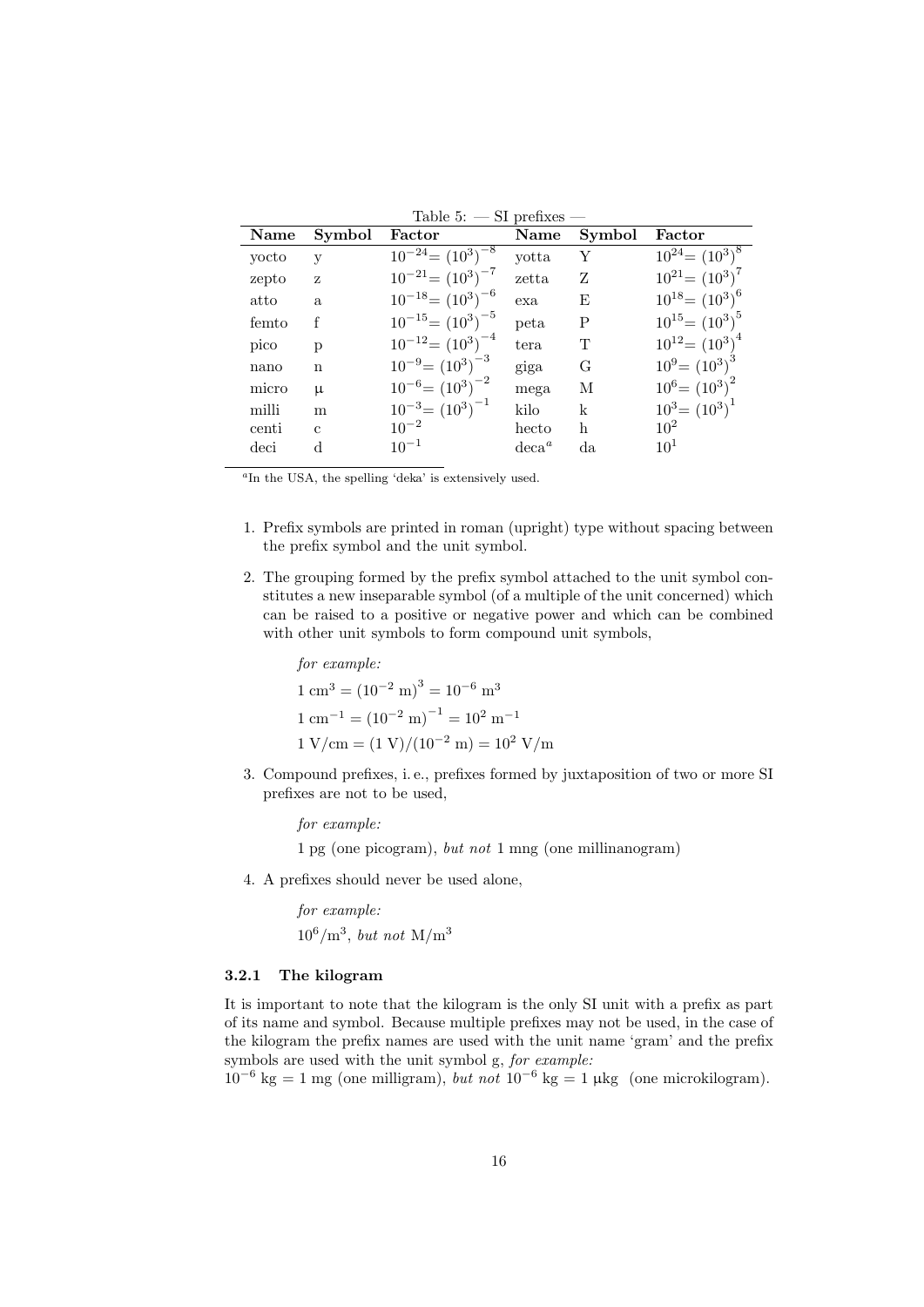<span id="page-16-2"></span>Table 6:  $-$  Prefixes for binary multiples  $-$ 

| Factor   | <b>Name</b> | Symbol | Origin      |                |       | Derivation           |
|----------|-------------|--------|-------------|----------------|-------|----------------------|
| $2^{10}$ | kibi        | Ki     | kilobinary: | $(2^{10})^4$   | kilo: | $(10^3)$             |
| $2^{20}$ | mebi        | Мi     | megabinary: | $(2^{10})^2$   | mega: | $(10^3)^2$           |
| $2^{30}$ | gibi        | Gi     | gigabinary: | $(2^{10})^3$   | giga: | $(10^3)^3$           |
| $2^{40}$ | tebi        | Ti     | terabinary: | $(2^{10})^4$   | tera: | $(10^{3})^4$         |
| $2^{50}$ | pebi        | Pi     | petabinary: | ${(2^{10})}^5$ | peta: | $(10^{3})^5$         |
| $2^{60}$ | exbi        | Fi     | exabinary:  | $(2^{10})^6$   | exa:  | $(10^{3^{\sqrt{6}}}$ |

Table 7:  $-$  Examples and comparisons with SI prefixes  $-$ 

| one kibibit  | 1 Kibit        |         | $= 2^{10}$ bit          |     | $= 1024$ bit |
|--------------|----------------|---------|-------------------------|-----|--------------|
| one kilobit  | 1 kbit         |         | $=$ 10 <sup>3</sup> bit | $=$ | 1 000 bit    |
| one mebibyte | 1 MiB          | $=$     | $2^{20}$ B              | $=$ | 1048576B     |
| one megabyte | $1 \text{ MB}$ |         | $= 10^6$ B              | $=$ | 1000000B     |
| one gibibyte | $1$ GiB        | $=$ $-$ | $2^{30}$ B              | $=$ | 1073741824B  |
| one gigabyte | $1$ GB         | $=$     | $10^9$ B                | $=$ | 1000000000B  |

#### <span id="page-16-0"></span>3.2.2 The 'degree Celsius'

Except for the kilogram, any SI prefix may be used with any SI unit, including the 'degree Celsius' and its symbol  $°C$ , for example:  $10^{-3}$  °C = 1 m°C (one millidegree Celsius), or  $10^{6}$  °C = 1 M°C.

# <span id="page-16-1"></span>4 Prefixes for binary multiples

In December 1998 the International Electrotechnical Commission (IEC), the leading international organization for worldwide standardization in electrotechnology, approved as an IEC International Standard names and symbols for prefixes for binary multiples for use in the fields of data processing and data transmission. The prefixes are as shown in table [6.](#page-16-2) It is suggested that in English, the first syllable of the name of the binary-multiple prefix should be pronounced in the same way as the first syllable of the name of the corresponding SI prefix, and that the second syllable should be pronounced as "bee".

### Note

It is important to recognize that the new prefixes for binary multiples are not part of the International System of Units (SI), the modern metric system. However, for ease of understanding and recall, they were derived from the SI prefixes for positive powers of ten. As can be seen from the above table, the name of each new prefix is derived from the name of the corresponding SI prefix by retaining the first two letters of the name of the SI prefix and adding the letters "bi", which recalls the word "binary". Similarly, the symbol of each new prefix is derived from the symbol of the corresponding SI prefix by adding the letter "i", which again recalls the word "binary". (For consistency with the other prefixes for binary multiples, the symbol Ki is used for  $2^{10}$  rather than ki.)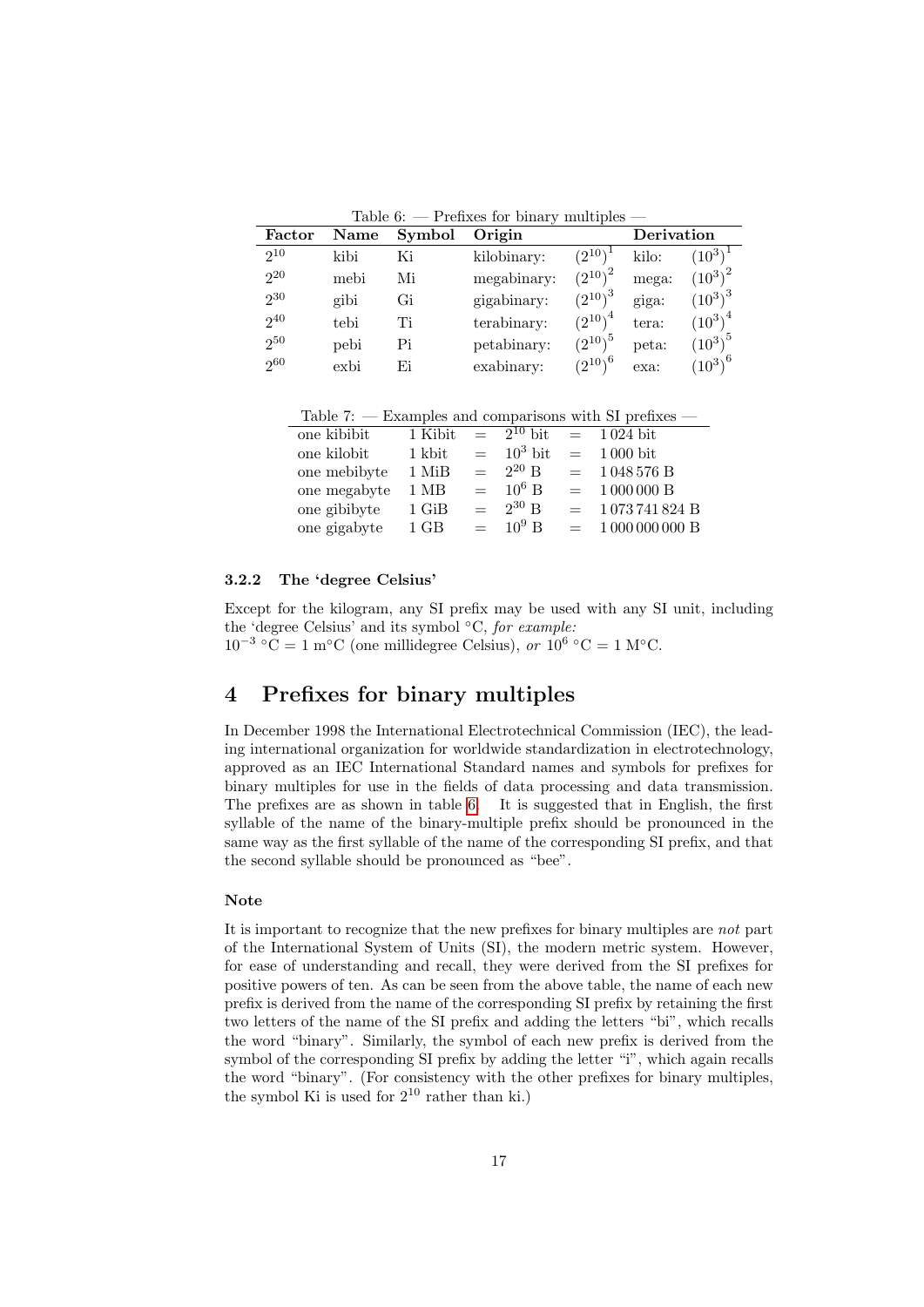### <span id="page-17-0"></span>4.1 Official publication

These prefixes for binary multiples, which were developed by IEC Technical Committee (TC) 25, Quantities and units, and their letter symbols, with the strong support of the International Committee for Weights and Measures (CIPM) and the Institute of Electrical and Electronics Engineers (IEEE), were adopted by the IEC as Amendment 2 to IEC International Standard IEC 60027-2: Letter symbols to be used in electrical technology - Part 2: Telecommunications and electronics. The full content of Amendment 2, which has a publication date of 1999-01, is reflected in the tables above and the suggestion regarding pronunciation.

# <span id="page-17-1"></span>4.2 The binary.sty style for binary prefixes and (non-SI) units

The binary.sty style for binary prefixes and (non-SI) units can be loaded by using the option binary, as in \usepackage[binary]{SIunits}. This unit should always be used in conjunction with the SIunits package.

# <span id="page-17-2"></span>5 Units outside the SI

Units that are outside the SI may be divided into three categories:

- 1. those units that are accepted for use with the SI;
- 2. those units that are temporarily accepted for use with the SI; and
- 3. those units that are not accepted for use with the SI and thus must strictly be avoided.

# <span id="page-17-3"></span>5.1 Units accepted for use with the SI

The CIPM (1969) recognised that users of SI will also wish to employ with it certain units not part of it, but which are important and are widely used. These units are given in table [8.](#page-18-0) The combination of units of this table with SI units to form compound units should be restricted to special cases in order not to lose the advantage of the coherence of SI units.

It is likewise necessary to recognise, outside the International System, some other units that are useful in specialised fields, because their values expressed in SI units must be obtained by experiment, and are therefore not known exactly (table [9\)](#page-18-1).

# <span id="page-17-4"></span>5.2 Units temporarily accepted for use with the SI

Because of existing practice in certain fields or countries, in 1978 the CIPM considered that it was permissible for the units given in table [10](#page-19-0) to continue to be used with the SI until the CIPM considers that their use is no longer necessary. However, these units must not be introduced where they are not presently used.

# <span id="page-17-5"></span>6 Last notes about correct usage of the SI

The following points underline some of the important aspects about using SI units and their symbols, and also mention some of the common errors that are made.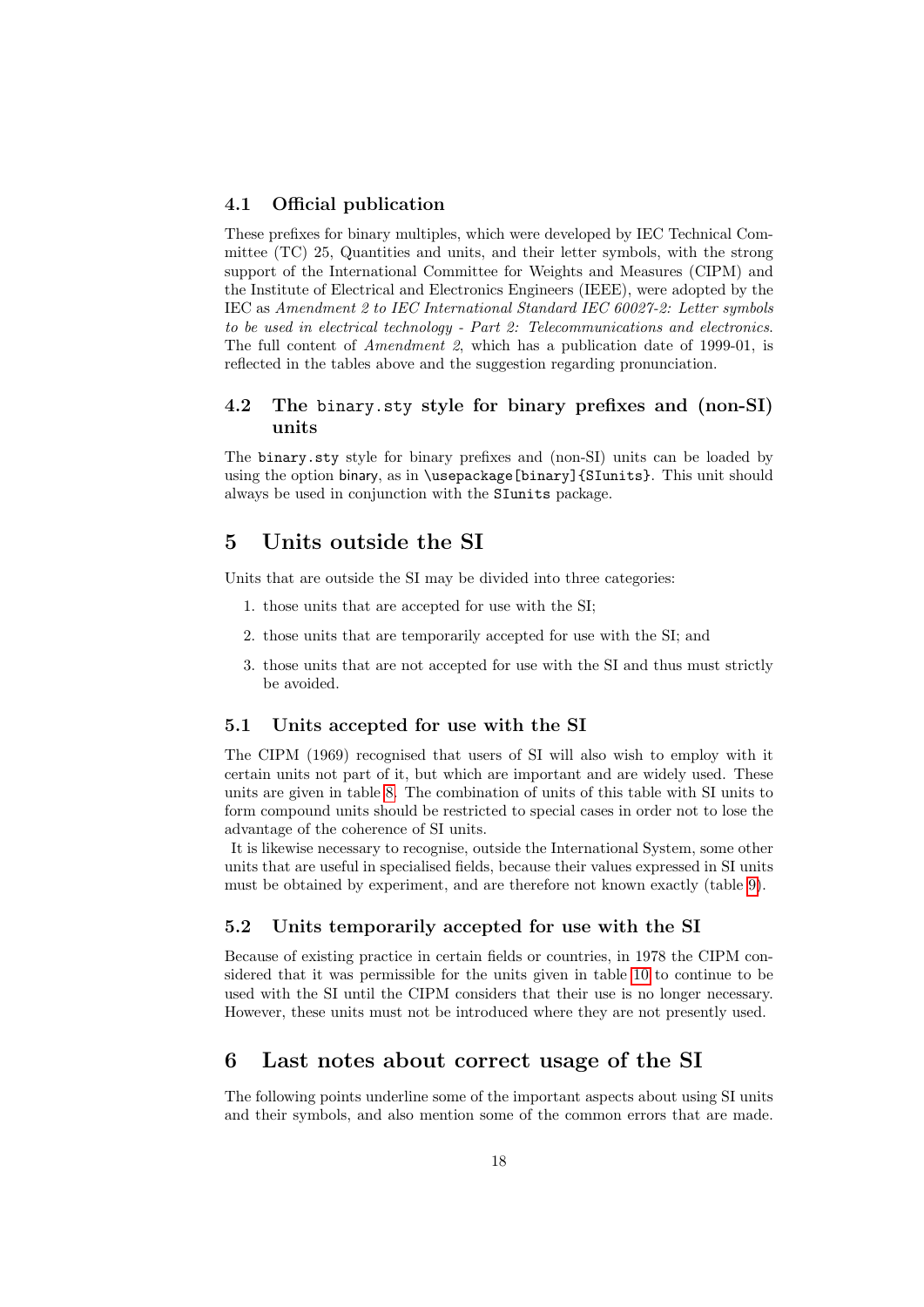<span id="page-18-0"></span>

| <b>Name</b>          | Symbol            | Value in SI units                              |
|----------------------|-------------------|------------------------------------------------|
| minute (time)        | min               | $1 \text{ min} = 60 \text{ s}$                 |
| hour                 | h.                | $1 h = 60 min = 3600 s$                        |
| day                  | d                 | $1 d = 24 h = 86 400 s$                        |
| $degree^a$           | $\circ$           | $1^{\circ} = (\pi/180)$ rad                    |
| minute (plane angle) | $\prime$          | $1' = (1/60)$ <sup>o</sup> = $(\pi/10800)$ rad |
| second (plane angle) | $^{\prime\prime}$ | $1'' = (1/60)' = (\pi/648000)$ rad             |
| litre                | l, $L^b$          | $1 l = 1 L = 1 dm3 = 10-3 m3$                  |
| tonne <sup>c</sup>   | t.                | $1 t = 10^3 kg$                                |
| $neper^{de}$         | $N_{\rm D}$       | $1 \mathrm{Np} = 1$                            |
| $be]$ <sup>f e</sup> | В                 | $1 B = (1/2) \ln 10 (Np)^g$                    |

<sup>a</sup>ISO 31 recommends that the degree be subdivided decimally rather than using the minute and second.

 $b$ The alternative symbol for the litre, L, was adopted by the CGPM in order to avoid the risk of confusion between the letter l and the number 1. Thus, although both l and L are internationally accepted symbols for the litre, to avoid this risk the symbol to be used in the United States is L.

c In some English-speaking countries this unit is called 'metric ton'.

<sup>d</sup>The neper is used to express values of such logarithmic quantities as field level, power level, sound pressure level, and logarithmic decrement. Natural logarithms are used to obtain the numerical values of quantities expressed in nepers. The neper is coherent with the SI, but not yet adopted by the CGPM as an SI unit. For further information see International Standard ISO 31.

 $e<sup>e</sup>$ The bel is used to express values of such logarithmic quantities as field level, power level, sound pressure level, and attenuation. Logarithms to base ten are used to obtain the numerical values of quantities expressed in bels. The submultiple decibel, dB, is commonly used. For further information see International Standard ISO 31.

f In using these units it is particularly important that the quantity be specified. The unit must not be used to imply the quantity.

<sup>g</sup>Np is enclosed in parentheses because, although the neper is coherent with the SI, it has not yet been adopted by the CGPM.

<span id="page-18-1"></span>

| -----------              |    |                   |
|--------------------------|----|-------------------|
| <b>Name</b>              |    | Symbol Definition |
| electronvolt             | eV |                   |
| unified atomic mass unit |    |                   |

Table 9: — Units accepted for use with the SI whose values in SI units are obtained experimentally —

<sup>a</sup>The electronvolt is the kinetic energy acquired by an electron in passing through a potential difference of 1 V in vacuum;  $1 \text{ eV} = 1.60217733 \times 10^{-19} \text{ J}$  with a combined standard uncertainty of 0.000 000 49 × 10<sup>-19</sup> J.

<sup>b</sup>The unified atomic mass unit is equal to  $1/12$  of the mass of an atom of the nuclide <sup>12</sup>C; 1 u  $= 1.660\,540\,2\times 10^{-27}$  kg with a combined standard uncertainty of 0.000 001 0 × 10<sup>-27</sup> kg.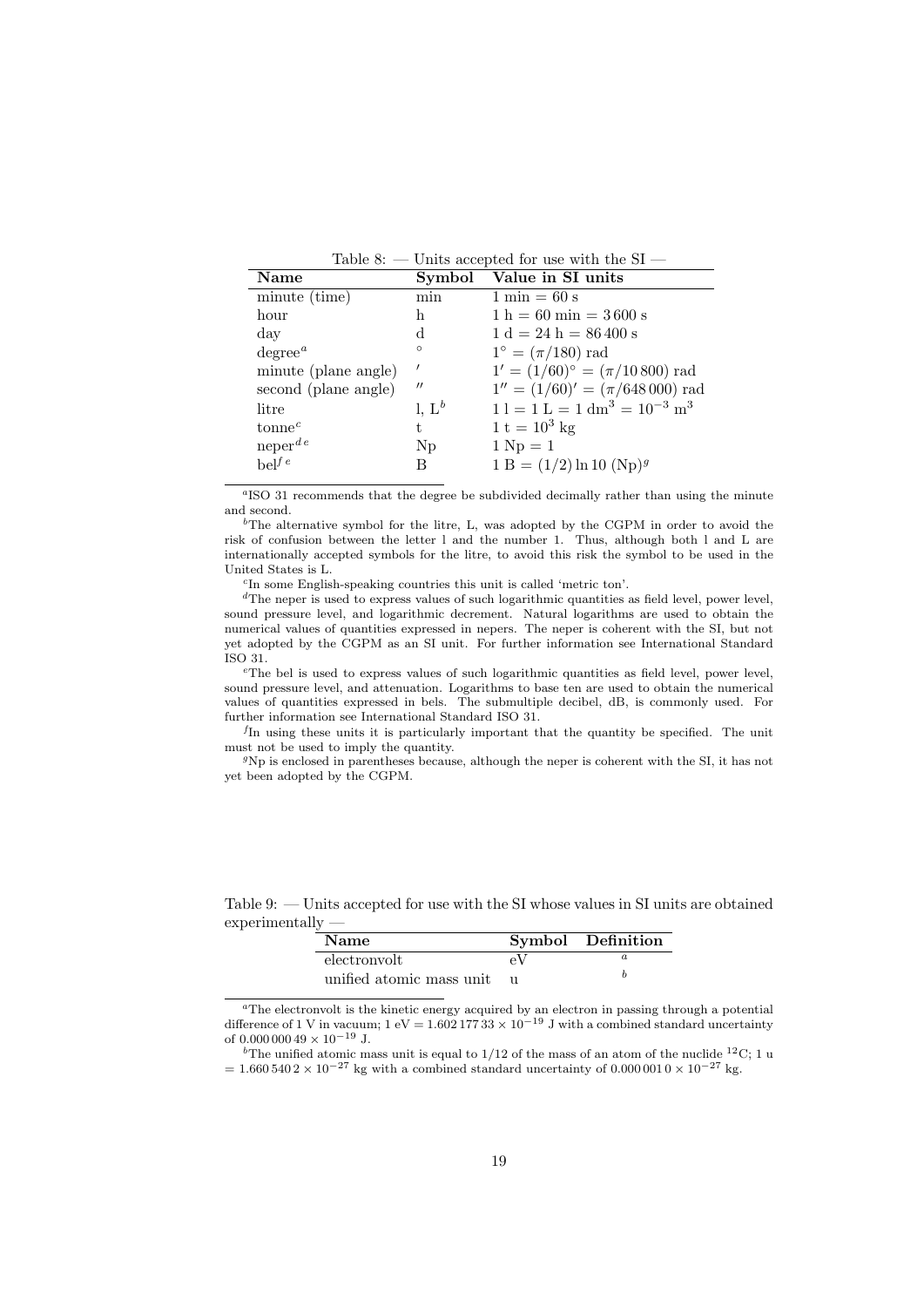| Name                                    | Symbol | Value in SI units                                          |
|-----------------------------------------|--------|------------------------------------------------------------|
| nautical mile <sup><math>a</math></sup> |        | 1 nautical mile $= 1852 \text{ m}$                         |
| knot                                    |        | 1 nautical mile per hour = $(1852/3600)$ m/s               |
| ångström                                | A      | $1 \text{ Å} = 0.1 \text{ nm} = 10^{-10} \text{ m}$        |
| $are^b$                                 | a.     | $1 a = 1 dam2 = 102 m2$                                    |
| $h$ ectare $^b$                         | ha     | $1 ha = 1 hm2 = 104 m2$                                    |
| $\text{barn}^c$                         | b      | $1 b = 100$ fm <sup>2</sup> = $10^{-28}$ m <sup>2</sup>    |
| $bar^d$                                 | bar    | $1 \text{ bar} = 0.1 \text{ MPa} = 10^5 \text{ Pa}$        |
| $\text{gal}^e$                          | Gal    | $1 \text{ Gal} = 1 \text{ cm/s}^2 = 10^{-2} \text{ m/s}^2$ |
| curie <sup>f</sup>                      | Ci     | $1 \text{ Ci} = 3.7 \times 10^{10} \text{ Bq}$             |
| roentgen <sup>g</sup>                   | R      | $1 R = 2.58 \times 10^{-4} C/s$                            |
| $\mathrm{rad}^h$                        | rad    | $1 \text{ rad} = 1 \text{ cGy} = 10^{-2} \text{ Gy}$       |
| rem <sup>i</sup>                        | rem    | $1 \text{ rem} = 1 \text{ cSv} = 10^{-2} \text{ Sv}$       |

<span id="page-19-0"></span>Table  $10<sup>1</sup>$  — Units in use temporarily with the SI —

<sup>a</sup>The nautical mile is a special unit employed for marine and aerial navigation to express distances. The conventional value given above was adopted by the First International Extraordinary Hydrographic Conference, Monaco, 1929, under the name "International nautical mile".

 $b$ This unit and its symbol were adopted by the CIPM in 1879 (BIPM Proc. Verb. Com. Int. Poids et Mesures, 1879, p. 41) and are used to express agrarian areas.

<sup>c</sup>The barn is a special unit employed in nuclear physics to express effective cross sections. <sup>d</sup>This unit and its symbol are included in Resolution 7 of the 9th CGPM (1948).

<sup>e</sup>The gal is a special unit employed in geodesy and geophysics to express the acceleration due to gravity.

 $f$ The curie is a special unit employed in nuclear physics to express activity of radionuclides (12th CGPM (1964), Resolution 7).

<sup>g</sup>The roentgen is a special unit employed to express exposure of x or  $\gamma$  radiations.

 $h$ The rad is a special unit employed to express absorbed dose of ionising radiations. When there is risk of confusion with the symbol for radian, rd may be used as the symbol for rad.

<sup>i</sup>The rem is a special unit used in radioprotection to express dose equivalent.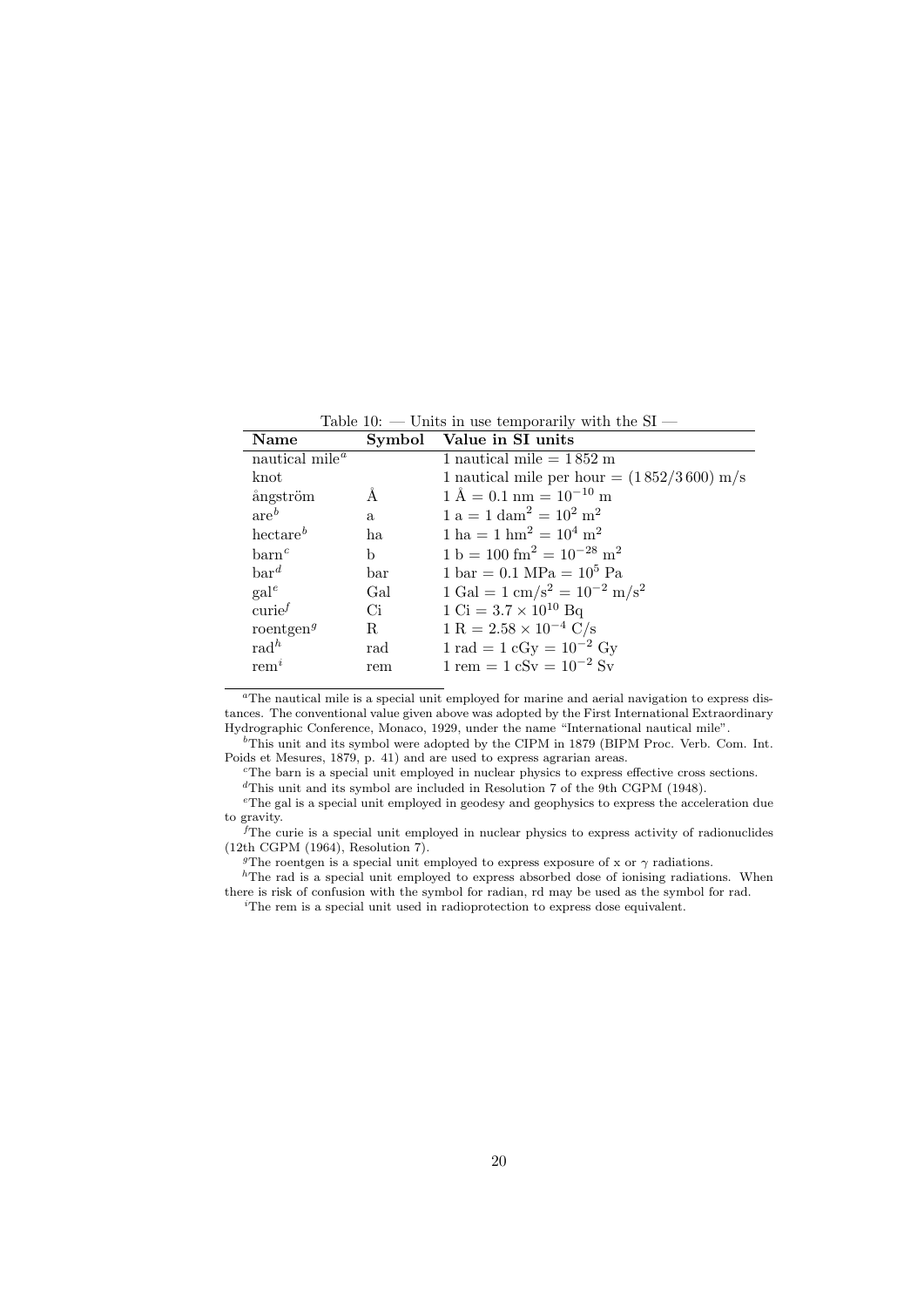The SI differs from some of the older systems in that it has definite rules governing the way the units and symbols are used.

- The unit of measure is the 'metre', not 'meter'. The latter is a device used for measuring things. (Unless you live in the USA - in which case you will just have to live with the ambiguity.)
- Using a comma to separate groups of three digits is not recommended a (thin) space is preferable, since many countries use the comma as the decimal point marker. Both the USA and UK use the 'dot on the line' (full stop). So the following would be correct: 1 234 555.678 990.
- The term billion should be avoided since in most countries outside the USA (including the UK) it means a million-million (prefix tera), whereas in the USA it means a thousand million (prefix giga). Likewise the term trillion means million-million-million (prefix exa) in most countries outside the USA.
- The 'litre' ('liter' in the US) is one of those units which is approved by the CGPM for use with the metric system. The official unit of volume in the SI is the cubic metre. However, since this is not convenient for much day-today use the CGPM has approved the use of the 'other unit', the litre. The litre represents a cubic decimetre and you may use either the symbol 'l' or  $(L<sup>10</sup>)$  $(L<sup>10</sup>)$  $(L<sup>10</sup>)$  (small or capital 'ell') to represent it. They do not approve using any prefixes other than milli or micro with it. It was originally defined as the volume occupied by 1 kg of water. Subsequently it was found that this was not precisely 1 cubic decimetre, so the term litre was withdrawn. Later it was re-introduced officially as 1 cubic decimetre exactly. So,  $1 \text{ l} = 1 \text{ dm}^3$ 1 L.

# <span id="page-20-0"></span>7 How to use the package

# <span id="page-20-1"></span>7.1 Loading

Most features are controlled by package options that can be selected when the package is loaded (e.g \usepackage[ $\{options\}$ ] {SIunits}) or at 'runtime' as an optional argument(list) to the **\SIunits** command (e.g. **\SIunits**[ $\langle options\rangle$ ]).

```
\documentclass[]{article}
\usepackage[options]{SIunits}
\begin{document}
...
\SIunits[options]
...
\end{document}
```
<span id="page-20-2"></span><sup>10</sup>Recommended symbol for the 'liter' in the USA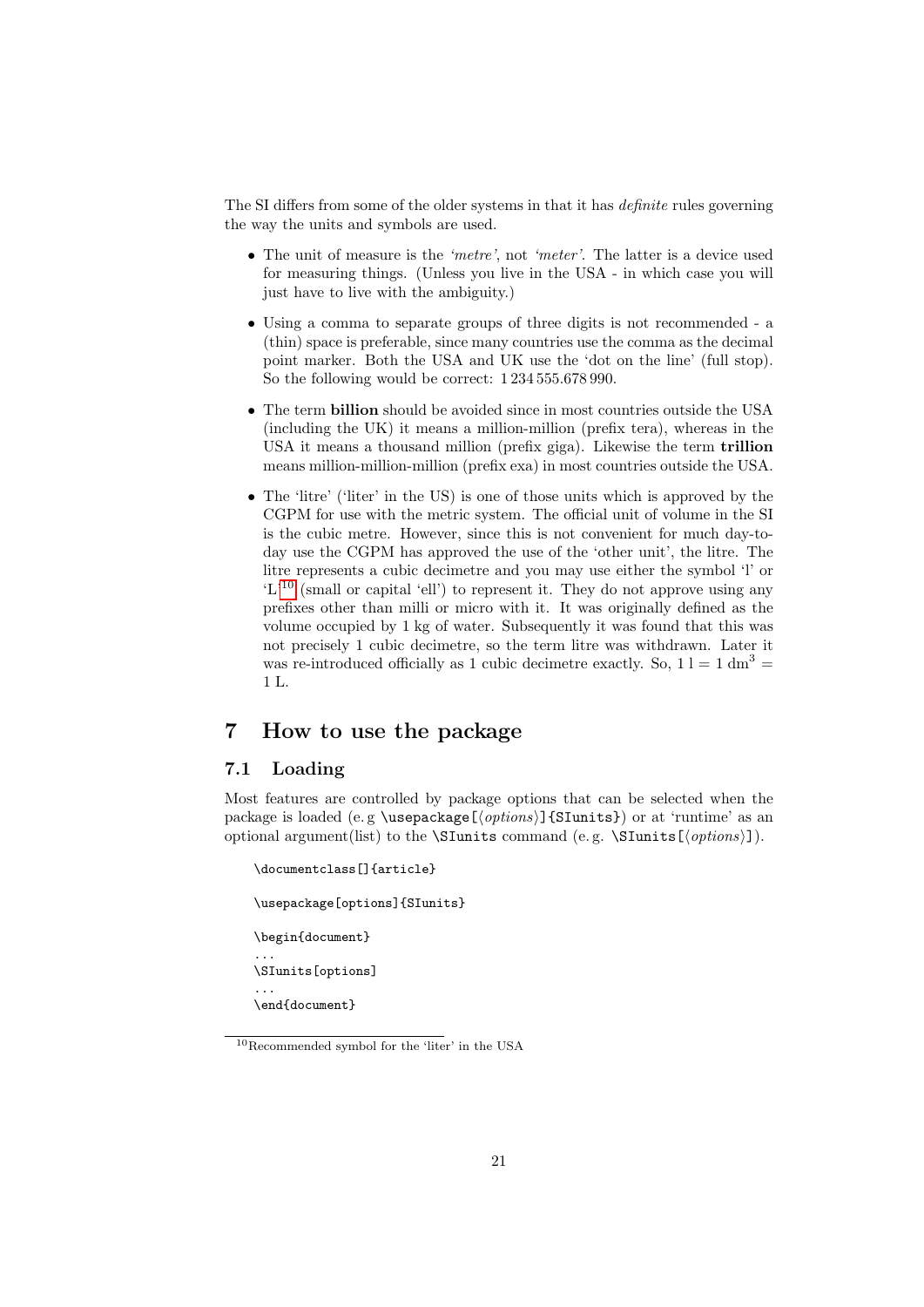# <span id="page-21-0"></span>7.2 The package options

The options can be grouped in the following categories:

- 1. unit spacing;
- 2. quantity-unit spacing;
- 3. conflicts;
- 4. textstyle;
- 5. miscellaneous.

### <span id="page-21-1"></span>7.2.1 Unit spacing options

cdot This mode provides the use of **\cdot** as spacing in units.

- **thickspace** This mode provides the use of  $\backslash$ ; (thick math space) as spacing in units.
- **mediumspace** This mode provides the use of  $\cdot$ : (medium math space) as spacing in units.
- **thinspace** This mode provides the use of  $\setminus$ , (thin math space) as spacing in units.

### <span id="page-21-2"></span>7.2.2 Quantity-unit spacing options

- thickgspace This mode provides the use of  $\lambda$ ; (thick math space) as spacing between numerical quantities and units.
- **mediumqspace** This mode provides the use of  $\backslash$ : (medium math space) as spacing between numerical quantities and units.
- **thingspace** This mode provides the use of  $\lambda$ , (thin math space) as spacing between numerical quantities and units.

### <span id="page-21-3"></span>7.2.3 Options to prevent conflicts

# Conflicts with the amssymb package

In the amssymb package the command \square is defined. This will cause error messages when the amssymb package is used in combination with the SIunits package. To prevent errors one can choose two different options:

- amssymb This option redefines the amssymb command \square to get the desired SIunits definition of the command. Note: When using this option, the amssymb command \square can not be used.
- squaren This option defines a new command \squaren that can be used instead of the SIunits command \square.

Note: When using this option, the amssymb definition for \square is used.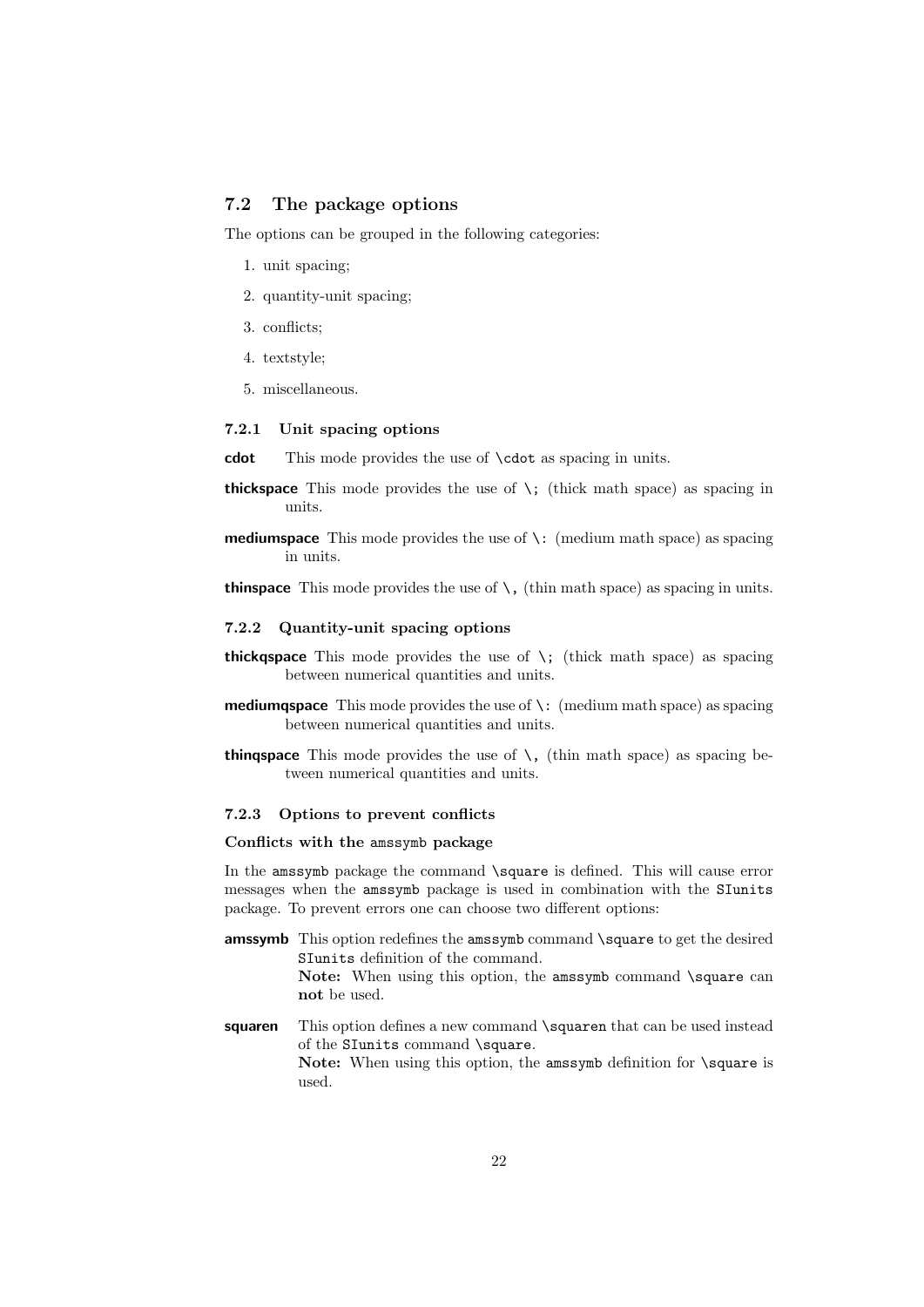#### Conflicts with the pstricks package

In the pstricks package the command \gray is defined. This will cause error messages when the pstricks package is used in combination with the SIunits package. To prevent errors one can choose two different options:

- pstricks This option redefines the pstricks command \gray to get the desired SIunits definition of the command. Note: When using this option, the pstricks command \gray can not be used.
- Gray This option defines a new command **\Gray** that can be used instead of the SIunits command \gray. Note: When using this option, the pstricks definition for \gray is used.

#### Conflicts with the babel package in combination with the italian language

In the babel package, when using the italian language, the command \unit is defined. This will prevent SIunits from functioning. To prevent this, choose the option:

**italian** This option defines a new command \unita (italian for unit) that can be used instead of the SIunits command \unit. Note: When using this option, the babel definition for \unit is used.

### <span id="page-22-0"></span>7.2.4 textstyle

textstyle When using the option textstyle units are printed in the typeface of the enclosing text, automatically.

### <span id="page-22-1"></span>7.2.5 miscellaneous

- binary This option loads the file binary.sty, which defines prefixes for binary multiples.
- noams This option redefines the *\micro* command; use it when you don't have the AMS font, eurm10.
- derivedinbase This mode provides the ready-to-use expressions of SI derived units in SI base units, e.g. **\pascalbase** to get 'm<sup>-1</sup> kg s<sup>-2</sup>'.
- derived This mode provides the ready-to-use expressions of SI derived units in SI derived units, e.g.  $\derpa{set}$  to get 'N m<sup>-2</sup>'.

See table [11](#page-23-1) for examples of the spacing options.

# Command Reference

### <span id="page-22-2"></span>7.3 How to compose units in your text.

The purpose of the SIunits package is: to give an author an intuitive system for writing units. Just type (in LATEX-kind commands) what you would say: \kilogram or \kelvin to get 'kg' or 'K'.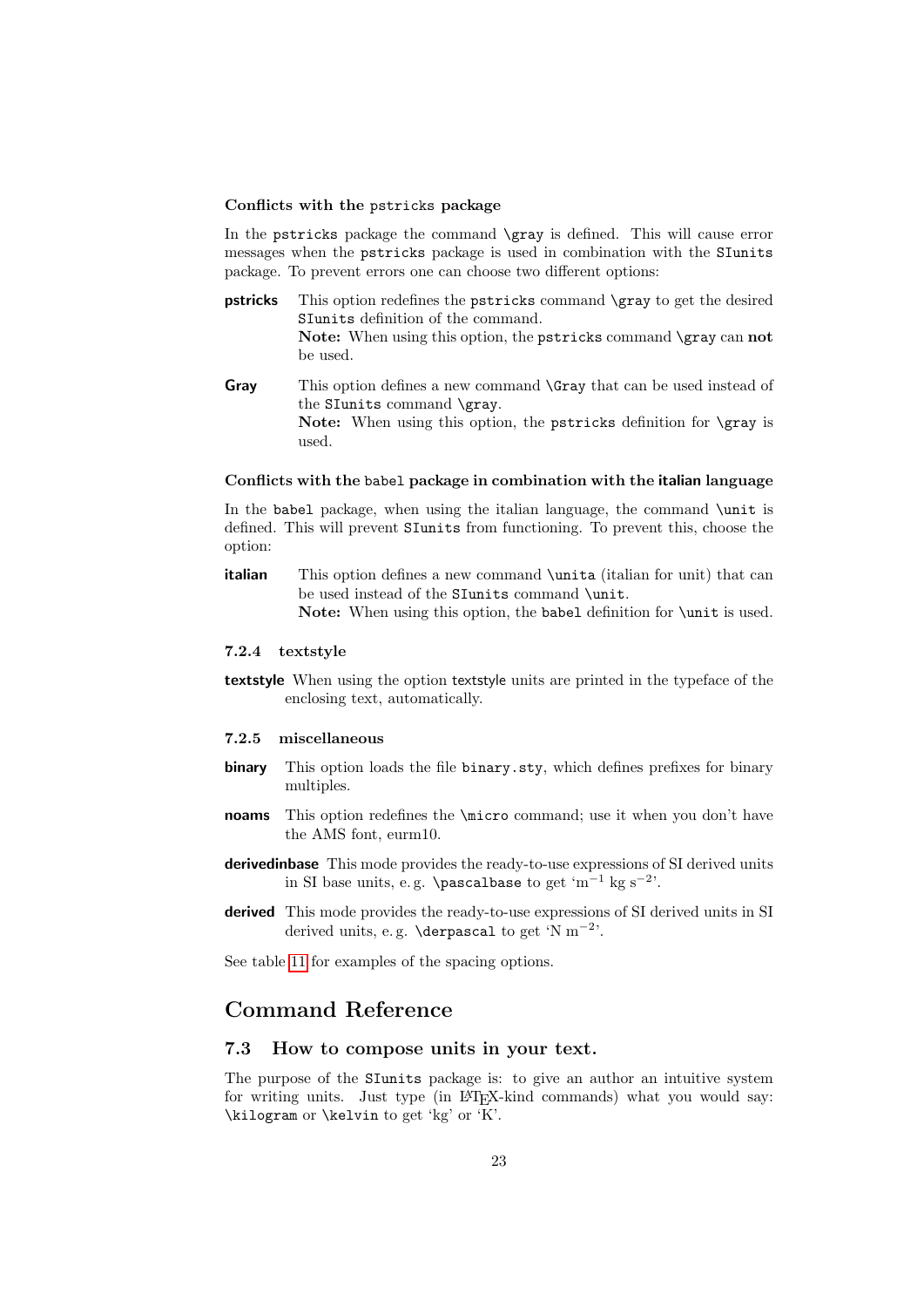<span id="page-23-1"></span>

| Table 11: -  | Spacing options             |
|--------------|-----------------------------|
| Option       | $\overline{\text{Example}}$ |
| cdot         | $N \cdot m$                 |
| thickspace   | N m                         |
| mediumspace  | N m                         |
| thinspace    | N <sub>m</sub>              |
| thickgspace  | 10 N m                      |
| mediumqspace | 10 N m                      |
| thingspace   | $10N$ m                     |
|              |                             |

To use the prefixes with SI units simply place them before the unit, e. g. \milli\ampere, \deca\metre (or \deka\meter) or \mega\ohm to get: 'mA', 'dam' or 'MΩ'. Decimal values of the prefixes can be made by adding d behind the prefix command. See command reference on page [25.](#page-22-2)

#### <span id="page-23-0"></span>7.3.1 Division or multiplication of SI units

The next step is the formation of units based on division and/or multiplication of SI units.

Division How to get the unit of speed?

- 1. Write down the unit in words: metre per second
- 2. Replace the spaces with backlashes to get the command: \metre\per\second
- 3. The result is: 'm/s'.

Simple! Ready!

Multiplication Now an example of multiplication of units, the unit of torque (newton metre):

- 1. Write down the unit in words: newton metre
- 2. To get an separation character between the two units use the command \usk (unitskip): \newton\usk\metre
- 3. The result is: 'N m'. The spacing between the units depends on the spacing options (see: page [22\)](#page-21-0).

Mixed case The mixed case should be simple now; the unit of thermal conductivity (watt per metre kelvin):

- 1. Use your just-learned-knowledge:\watt\per\metre\usk\kelvin
- 2. The result is: 'W/m K'.

Now, you can do it all in one step! Intuitive & simple.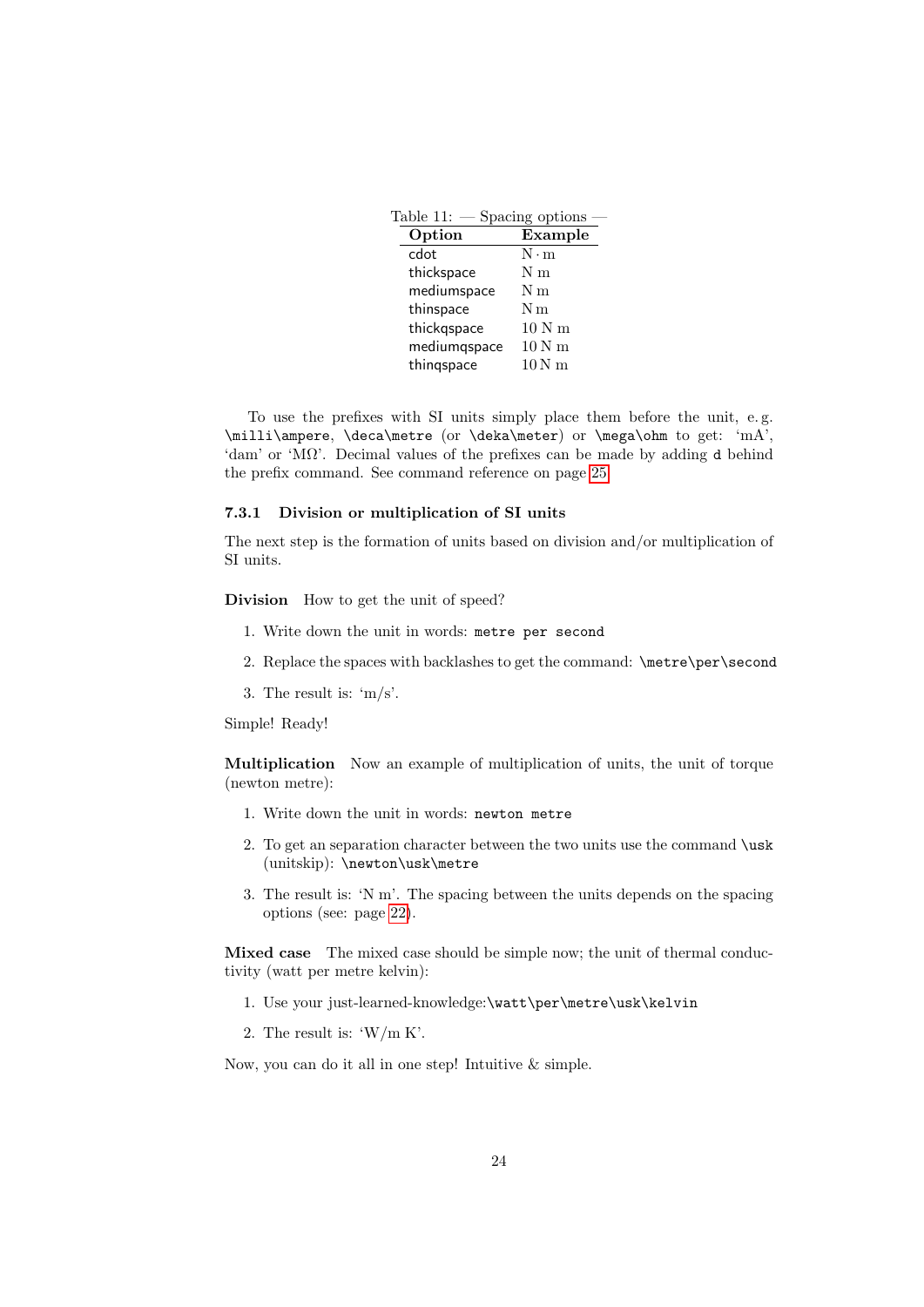| SI base units                 |                     |                          |                 |                |                 |
|-------------------------------|---------------------|--------------------------|-----------------|----------------|-----------------|
| \metre                        | m                   | \second                  | S               | $\sqrt{mode}$  | mol             |
| \meter                        | m                   | \ampere                  | А               | \candela       | $_{\rm cd}$     |
| \kilogram                     | kg                  | \kelvin                  | Κ               |                |                 |
|                               |                     |                          |                 |                |                 |
|                               |                     | SI derived units         |                 |                |                 |
| \hertz                        | Hz                  | \farad                   | F               | \degreecelsius | $\overline{C}$  |
| \newton                       | Ν                   | \ohm                     | Ω               | \lumen         | $\ln$           |
| \pascal                       | Pa                  | \siemens                 | S               | \lux           | $\mathbf{I}$    |
| \joule                        | J                   | \weber                   | Wb              | \becquerel     | Bq              |
| \watt                         | W                   | \tesla                   | т               | \gray          | $\rm Gy$        |
| \coulomb                      | $\mathcal{C}$       | \henry                   | $\rm H$         | \sievert       | Sv              |
| \volt                         | V                   | \celsius                 | $\rm ^{\circ}C$ |                |                 |
|                               |                     |                          |                 |                |                 |
|                               |                     | Units outside of SI      |                 |                |                 |
| \angstrom                     | Α                   | \dday                    | $\rm{d}$        | \minute        | min             |
| \arcminute                    | $\prime$            | \degree                  | $\circ$         | \neper         | Np              |
| \arcsecond                    | $^{\prime\prime}$   | \electronvolt            | eV              | \rad           | rad             |
| \are                          | a                   | \gal                     | Gal             | $\$ {rem}      | rem             |
| \atomicmass                   | u                   | \gram                    | g               | \roentgen      | R               |
| \barn                         | $\mathbf b$         | \hectare                 | ha              | \rperminute    | r/min           |
| \bbar                         | bar                 | \hour                    | h               | \tonne         | t               |
| \bel                          | Β                   | \liter                   | L               | \ton           | t               |
| \curie                        | Ci                  | \litre                   | 1               |                |                 |
|                               |                     |                          |                 |                |                 |
|                               |                     | <b>SI</b> Prefixes       |                 |                |                 |
| \yocto                        | y                   | $\overline{\text{mili}}$ | m               | <b>\mega</b>   | М               |
| \zepto                        | Z                   | \centi                   | $\mathbf c$     | \giga          | G               |
| \atto                         | a                   | \deci                    | d               | \tera          | т               |
| <b>\femto</b>                 | f                   | \deca                    | da              | \peta          | ${\bf P}$       |
| \pico                         | p                   | \deka                    | da              | \exa           | Ε               |
| \nano                         | $\mathbf n$         | \hecto                   | h               | <b>\zetta</b>  | Ζ               |
| <b>\micro</b>                 | μ                   | \kilo                    | k               | \yotta         | Y               |
|                               |                     |                          |                 |                |                 |
| Decimal values of SI Prefixes |                     |                          |                 |                |                 |
| \yoctod                       | $10^{-24}$          | \millid                  | $10^{-3}$       | \megad         | 10 <sup>6</sup> |
| \zeptod                       | $10^{-21}\,$        | \centid                  | $10^{-2}$       | \gigad         | 10 <sup>9</sup> |
| \attod                        | $10^{-18}$          | \decid                   | $10^{-1}$       | \terad         | $10^{12}\,$     |
| \femtod                       | $10^{-15}\,$        | \decad                   | $10^1$          | \petad         | $10^{15}$       |
| \picod                        | $10^{\mathrm{-12}}$ | \dekad                   | $10^1$          | \exad          | $10^{18}$       |
| \nanod                        | $10^{-9}$           | \hectod                  | $10^2\,$        | \zettad        | $10^{21}$       |
| \microd                       | $10^{-6}$           | \kilod                   | 10 <sup>3</sup> | \yottad        | $10^{24}$       |
|                               |                     |                          |                 |                |                 |

# SI base units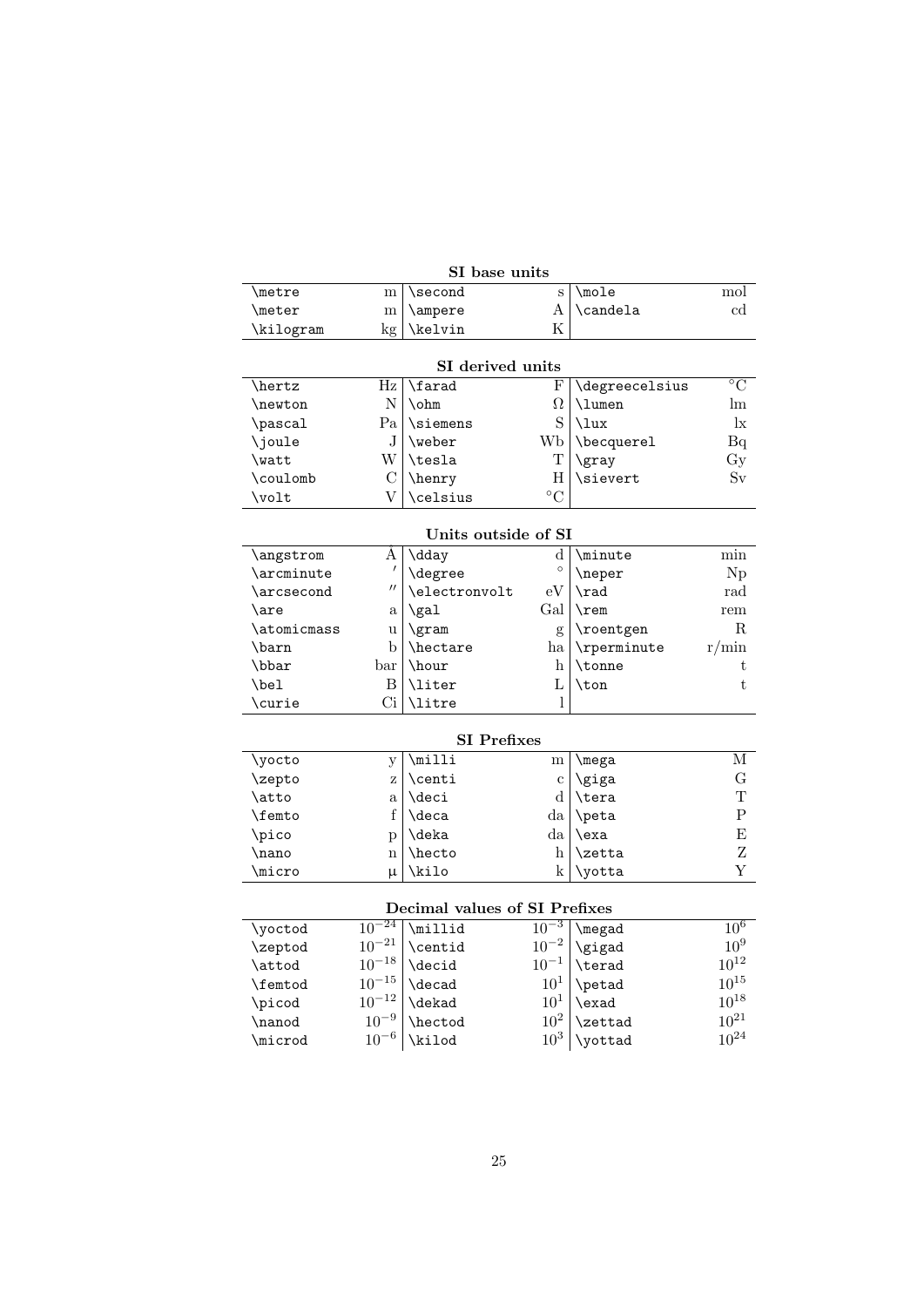### <span id="page-25-0"></span>7.3.2 Raising SI units to a power

The SIunits package provides a set of functions to get units raised to a particular power.

Squaring and cubing How to get the units of area (square metre) and volume (cubic metre)?

- 1. Write down the unit in words: square metre and cubic metre
- 2. Replace the spaces with backlashes to get the commands: \square\metre and \cubic\metre
- 3. The result is:  $\lq m^2$  and  $\lq m^3$ .

I can hear you say: "We only use the word 'square' before the unit metre, normally we place the word 'squared' behind the unit name.". OK, lets try: \second\squared and \second\cubed gives: 's<sup>2</sup>' and 's<sup>3</sup>'. Thus, no problem.

The reciprocal, reciprocal squaring and - cubing How to get negative powers?

- 1. Use \rpsquare or \rpsquared, and \rpcubic and \rpcubed
- 2. For example: \rpsquare\metre and \second\rpcubed
- 3. The result is:  $\cdot$  m<sup>-2</sup> and  $\cdot$ s<sup>-3</sup>.

Normally, we leave out the exponent 1, but sometimes we want to use the exponent −1. How to form the unit of frequency (reciprocal second = Hz)

- 1. Write down the unit in words: reciprocal second,
- 2. Replace the spaces with backlashes to get the commands: \reciprocal\second,
- 3. The result is:  $\mathsf{s}^{-1}$ .

The power function The \power macro has been added to be able to form the wildest types of power raising:  $\power{10}{35}$  gives:  $10^{35}$ .

# <span id="page-25-1"></span>7.4 Quantities and units

Use the command \unit to get consistent spacing between numerical quantities and units. Usage:

\unit{120}{\kilo\meter\per\hour} gives: 120 km/h.

### <span id="page-25-2"></span>7.4.1 Ready-to-use units

| \amperemetresecond      | A m s      |
|-------------------------|------------|
| \amperepermetre         | A/m        |
| \amperepermetrenp       | A $m^{-1}$ |
| \amperepersquaremetre   | $A/m^2$    |
| \amperepersquaremetrenp | A $m^{-2}$ |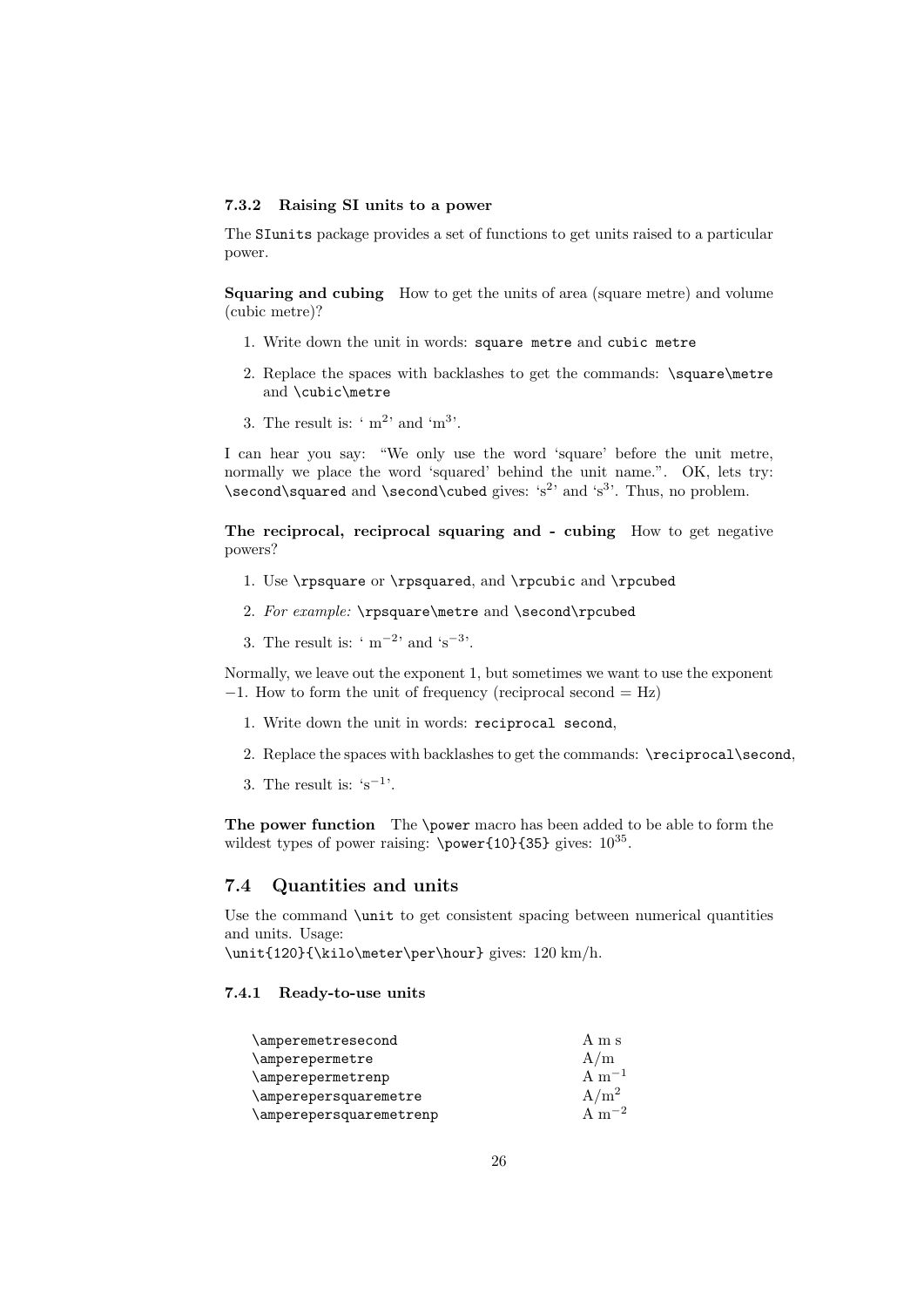| \candelapersquaremetre          | $\text{cd/m}^2$                                  |
|---------------------------------|--------------------------------------------------|
| \candelapersquaremetrenp        | $\rm{cd}~\rm{m}^{-2}$                            |
| \coulombpercubicmetre           | $C/m^3$                                          |
| \coulombpercubicmetrenp         | $\rm C~m^{-3}$                                   |
| \coulombperkilogram             | C/kg                                             |
| \coulombperkilogramnp           | $C kg^{-1}$                                      |
| \coulombpermol                  | C/mol                                            |
| \coulombpermolnp                | $\mathrm{C} \ \mathrm{mol}^{-1}$                 |
| \coulombpersquaremetre          | $C/m^2$                                          |
| \coulombpersquaremetrenp        | $\mathrm{C~m^{-2}}$                              |
| \cubicmetre                     | m <sup>3</sup>                                   |
| \faradpermetre                  | F/m                                              |
| \faradpermetrenp                | $F \, \mathrm{m}^{-1}$                           |
| \graypersecond                  | $\rm Gy/s$                                       |
| \graypersecondnp                | $\mathrm{Gy}\ \mathrm{s}^{-1}$                   |
| \henrypermetre                  | H/m                                              |
| \henrypermetrenp                | $H \, \mathrm{m}^{-1}$                           |
| \jouleperkelvin                 | J/K                                              |
| \jouleperkelvinnp               | $\rm J~K^{-1}$                                   |
| \jouleperkilogram               | J/kg                                             |
| \jouleperkilogramnp             | $\mathrm{J~kg}^{-1}$                             |
| \joulepermole                   | J/mol                                            |
| \joulepermolenp                 | $J \mod^{-1}$                                    |
| \joulepermolekelvin             | J/mol K                                          |
| \joulepermolekelvinnp           | $\mathrm{J} \mathrm{ mol}^{-1} \mathrm{ K}^{-1}$ |
| \joulepersquaremetre            | $J/m^2$                                          |
| \joulepersquaremetrenp          | $\rm J~m^{-2}$                                   |
| \joulepertesla                  | J/T                                              |
| \jouleperteslanp                | $\rm J~T^{-1}$                                   |
| \kilogrammetrepersecond         | $\text{kg m/s}$                                  |
| \kilogrammetrepersecondnp       | $kg \text{ m s}^{-1}$                            |
| \kilogrammetrepersquaresecond   | $\text{kg m/s}^2$                                |
| \kilogrammetrepersquaresecondnp | $\rm kg~m~s^{-2}$                                |
| \kilogrampercubicmetre          | $\text{kg}/\text{m}^3$                           |
| \kilogrampercubicmetrenp        | $\text{kg m}^{-3}$                               |
| \kilogramperkilomole            | kg/kmol                                          |
| \kilogramperkilomolenp          | $\text{kg}\ \text{kmol}^{-1}$                    |
| \kilogrampermetre               | kg/m                                             |
| \kilogrampermetrenp             | $\rm kg~m^{-1}$                                  |
| \kilogrampersecond              | $\rm kg/s$                                       |
| \kilogrampersecondnp            | $\rm kg~s^{-1}$                                  |
| \kilogrampersquaremetre         | $\text{kg}/\text{m}^2$                           |
| \kilogrampersquaremetrenp       | $\rm kg~m^{-2}$                                  |
| \kilogrampersquaremetresecond   | $\text{kg/m}^2$ s                                |
| \kilogrampersquaremetresecondnp | $\text{kg m}^{-2} \text{ s}^{-1}$                |
| \kilogramsquaremetre            | $kg \ m^2$                                       |
| \kilogramsquaremetrenp          | $kg \ m^2$                                       |
| \kilogramsquaremetrepersecond   | $\text{kg m}^2/\text{s}$                         |
| \kilogramsquaremetrepersecondnp | $\text{kg m}^2 \text{ s}^{-1}$                   |
|                                 |                                                  |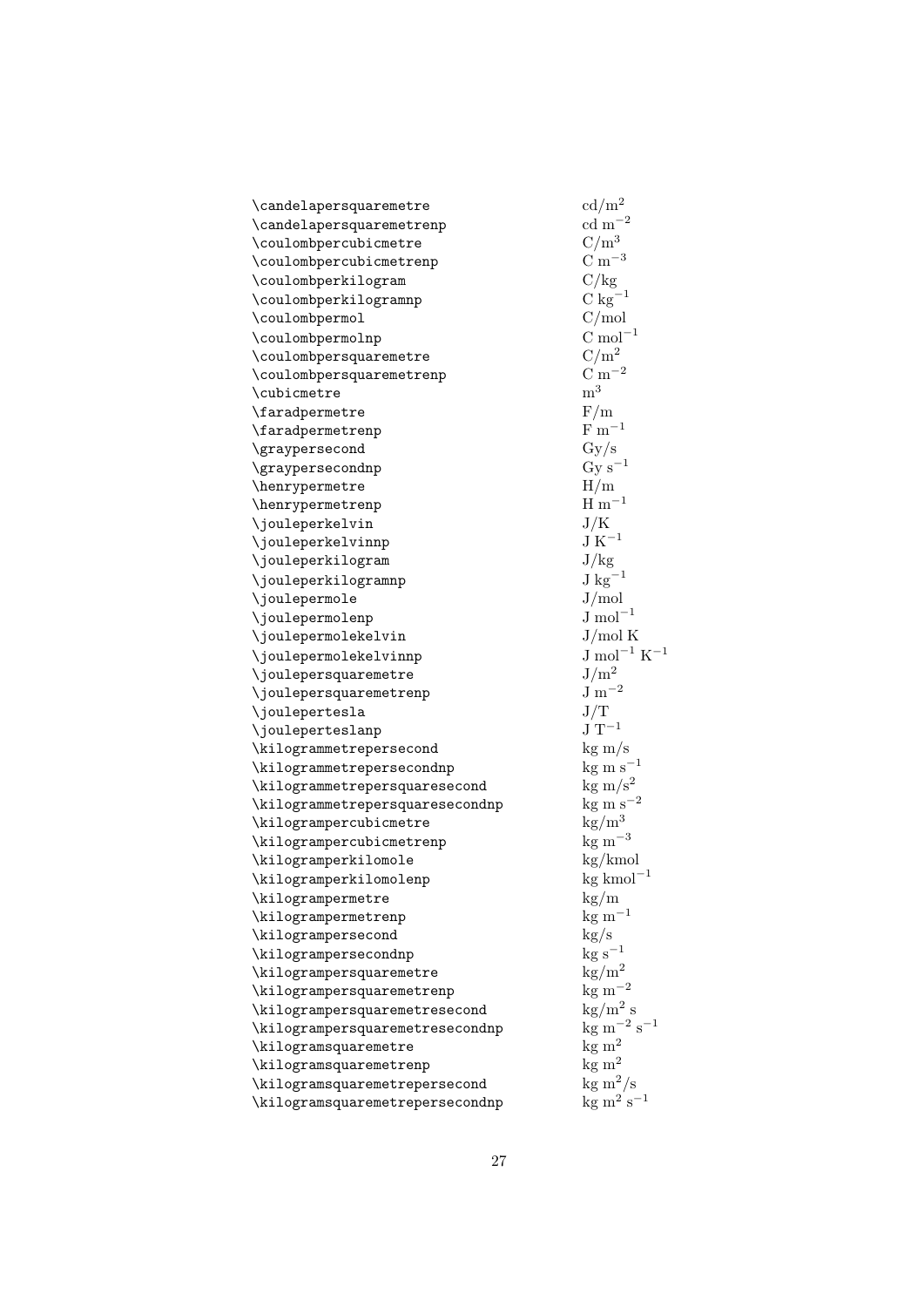| \kilowatthour                  | kWh                                            |
|--------------------------------|------------------------------------------------|
| \metrepersquaresecond          | $\mathrm{m}/\mathrm{s}^2$                      |
| \metrepersquaresecondnp        | $\mathrm{m}\;\mathrm{s}^{-2}$                  |
| \molepercubicmetre             | mol/m <sup>3</sup>                             |
| \molepercubicmetrenp           | $\mathrm{mol} \mathrm{m}^{-3}$                 |
| \newtonpercubicmetre           | $N/m^3$                                        |
| \newtonpercubicmetrenp         | $N \text{ m}^{-3}$                             |
| \newtonperkilogram             | N/kg                                           |
| \newtonperkilogramnp           | $N kg^{-1}$                                    |
| \newtonpersquaremetre          | $N/m^2$                                        |
| \newtonpersquaremetrenp        | $N \text{ m}^{-2}$                             |
| \ohmmetre                      | $\Omega$ m                                     |
| \pascalsecond                  | Pa s                                           |
| \persquaremetresecond          | $1/m^2$ s                                      |
| \persquaremetresecondnp        | $\rm m^{-2} \ s^{-1}$                          |
| \radianpersecond               | $\rm rad/s$                                    |
| \radianpersecondnp             | $\rm rad~s^{-1}$                               |
| \radianpersquaresecond         | $\rm rad/s^2$                                  |
| \radianpersquaresecondnp       | $rad s^{-2}$                                   |
| \squaremetre                   | m <sup>2</sup>                                 |
| \squaremetrepercubicmetre      | $m^2/m^3$                                      |
| \squaremetrepercubicmetrenp    | $\mathrm{m}^2\mathrm{m}^{-3}$                  |
| \squaremetrepernewtonsecond    | $\rm m^2/N$ s                                  |
| \squaremetrepernewtonsecondnp  | $\mathrm{m}^2$ N <sup>-1</sup> s <sup>-1</sup> |
| \squaremetrepersecond          | $m^2/s$                                        |
| \squaremetrepersecondnp        | $\mathrm{m^{2}\ s^{-1}}$                       |
| \squaremetrepersquaresecond    | $\mathrm{m}^2/\mathrm{s}^2$                    |
| \squaremetrepersquaresecondnp  | $\mathrm{m^{2}\;s^{-2}}$                       |
| \voltpermetre                  | V/m                                            |
| \voltpermetrenp                | $V \text{ m}^{-1}$                             |
| \wattpercubicmetre             | $W/m^3$                                        |
| \wattpercubicmetrenp           | $W~m^{-3}$                                     |
| \wattperkilogram               | W/kg                                           |
| \wattperkilogramnp             | $W kg^{-1}$                                    |
| \wattpersquaremetre            | $W/m^2$                                        |
| \wattpersquaremetrenp          | $\rm W~m^{-2}$                                 |
| \wattpersquaremetresteradian   | $W/m^2$ sr                                     |
| \wattpersquaremetresteradiannp | $\rm W~m^{-2}~sr^{-1}$                         |

# <span id="page-27-0"></span>8 How the package works

# <span id="page-27-1"></span>8.1 Compatibility

The package has been tested using:

- 1. MiKTEX 1.10b, including LATEX  $2\varepsilon$  standard classes (LATEX  $2\varepsilon$  [1997/12/01] patch level 1) and TEX 3.14159, both under Microsoft Windows 95 and MS Windows NT 4.0.
- 2. MiKTEX 1.11, including  $L^2E \times 2\varepsilon$  standard classes ( $L^2E \times 2\varepsilon$  [1998/06/01])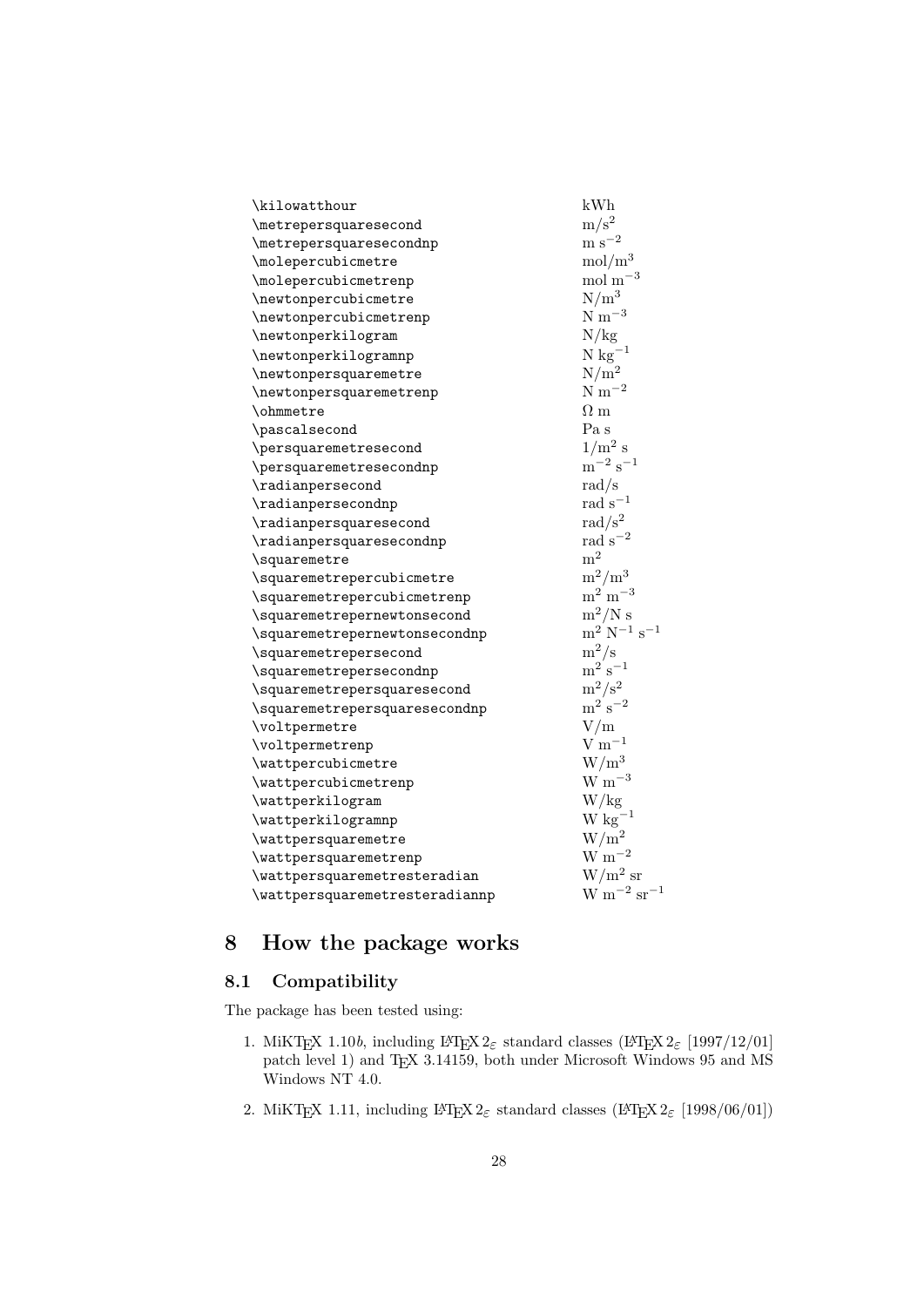and TEX 3.14159, both under Microsoft Windows 95 and MS Windows NT 4.0.

3. MiKTEX 2 UP 1, including LATEX  $2_{\varepsilon}$  standard classes (LATEX  $2_{\varepsilon}$  [2000/11/28]) and T<sub>EX</sub> 3.14159, under Microsoft Windows 2000 professional.

# <span id="page-28-0"></span>8.2 Known problems and limitations

- 1. When you don't have the AMS font eurm10 use the option noams.
- 2. The amssymb package defines the \square command. Two possible solutions to avoid conflicts:
	- Use option amssymb: \usepackage[amssymb]{SIunits}. When using this option the amssymb command \square is redefined to the SIunits command.
	- Use option squaren: \usepackage[squaren]{SIunits}. When using this option the amssymb command \square is not redefined. Use the newly defined SIunits command \squaren instead of \square to get the desired behaviour.

Note: Load SIunits package after amssymb package.

- 3. The pstricks package defines the \gray command. Two possible solutions to avoid conflicts:
	- Use option pstricks: \usepackage[pstricks]{SIunits}. When using this option the pstricks command \gray is redefined to the SIunits command.
	- Use option Gray: \usepackage[Gray]{SIunits}. When using this option the pstricks command \gray is not redefined. Use the newly defined SIunits command \Gray instead of \gray to get the desired behaviour.

Note: Load SIunits package after pstricks package.

No further known problems or limitations. That doesn't mean this package is bug free, but it indicates the lack of testing that's been done on the package.

# <span id="page-28-1"></span>8.3 Sending a bug report

Reports of new bugs in the package are most welcome. However, I do not consider this to be a 'supported' package. This means that there is no guarantee I (or anyone else) will put any effort into fixing the bug (of course I will try to find some time). But, on the other hand, someone may try debugging, so filing a bug report is always a good thing to do! (If nothing else, your discoveries may end up in future releases of this document.) Before filing a bug report, please take the following actions:

- 1. Ensure your problem is not due to your input file;
- 2. Ensure your problem is not due to your own package(s) or class(es);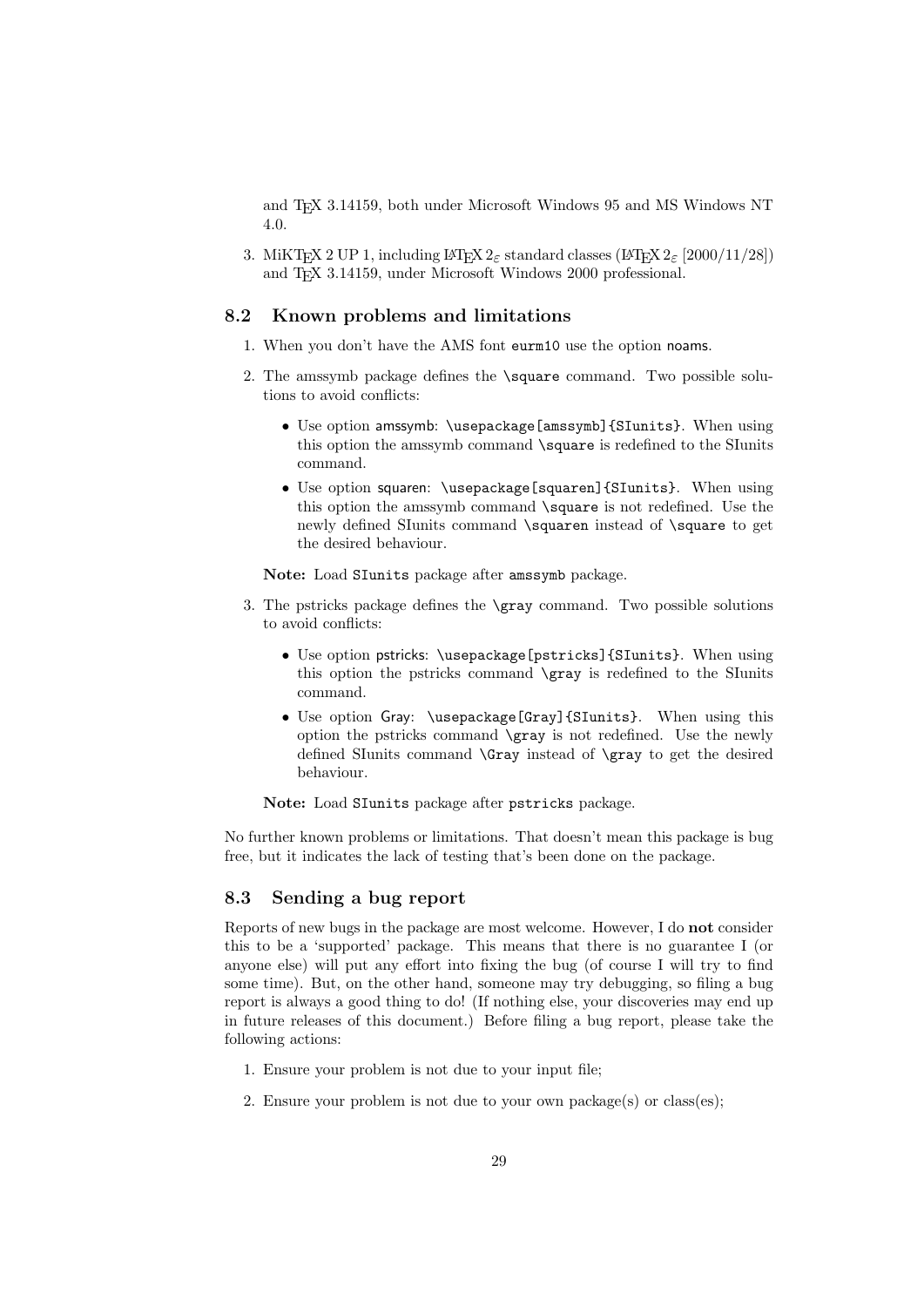- 3. Ensure your problem is not covered in the section "Known problems and limitations" above;
- 4. Try to locate the problem by writing a minimal  $\text{LATEX} 2_{\epsilon}$  input file which reproduces the problem. Include the command \setcounter{errorcontextlines}{999} in your input;
- 5. Run your file through LAT<sub>E</sub>X  $2_{\epsilon}$ ;
- 6. Send a description of your problem, the input file and the log file via e-mail to: SIunits@webschool.nl.

# <span id="page-29-0"></span>9 In conclusion

### <span id="page-29-1"></span>9.1 Acknowledgements

I want to thank Werenfried Spit (w.spit@WITBO.NL) answering my question to TEX-NL@NIC.SURFNET.NL about the "power functie", as well as Hans Hagen (pragma@WXS.NL) for the kind reaction to that question.

- v0.01: Typos Jürgen von Haegen (vonHagen@engr.psu.edu)
- v0.02 Beta 1: \addunit macro added Hint: Hans Bessem (j.m.bessem@wbmt.tudelft.nl)
- v0.02 Beta 4: Typos Rafael Rodriguez Pappalardo (rafapa@cica.es)
- v0.02 Beta 5: Tips/non-SI units Timothy C. Burt (tcburt@comp.uark.edu)
- v0.02 Beta 7: \angstrom definition changed Hint: Lutz Schwalowsky (schalow@mineralogie.uni-hamburg.de); Solution: Piet van Oostrum (piet@cs.uu.nl)
- v0.04: \ohm definition corrected Jürgen von Haegen (vonHagen@engr.psu.edu)
- v0.06: Conflict with amssymb solved thanks to Timothy C. Burt (tcburt@comp.uark.edu)

### <span id="page-29-2"></span>9.2 References

- 1. National Institute of Standards and Technology Special Publication 330, The International System of Units (SI), 1991 Edition, by Barry N. Taylor, 62 p.: http://physics.nist.gov/Document/sp330.pdf
- 2. National Institute of Standards and Technology Special Publication 811, Guide for the Use of the International System of Units (SI), 1995 Edition, by Barry N. Taylor, 84 p.: http://physics.nist.gov/Document/sp811.pdf
- 3. National Institute of Standards and Technology, Diagram of SI unit relationships: http://physics.nist.gov/cuu/Units/SIdiagram2.html